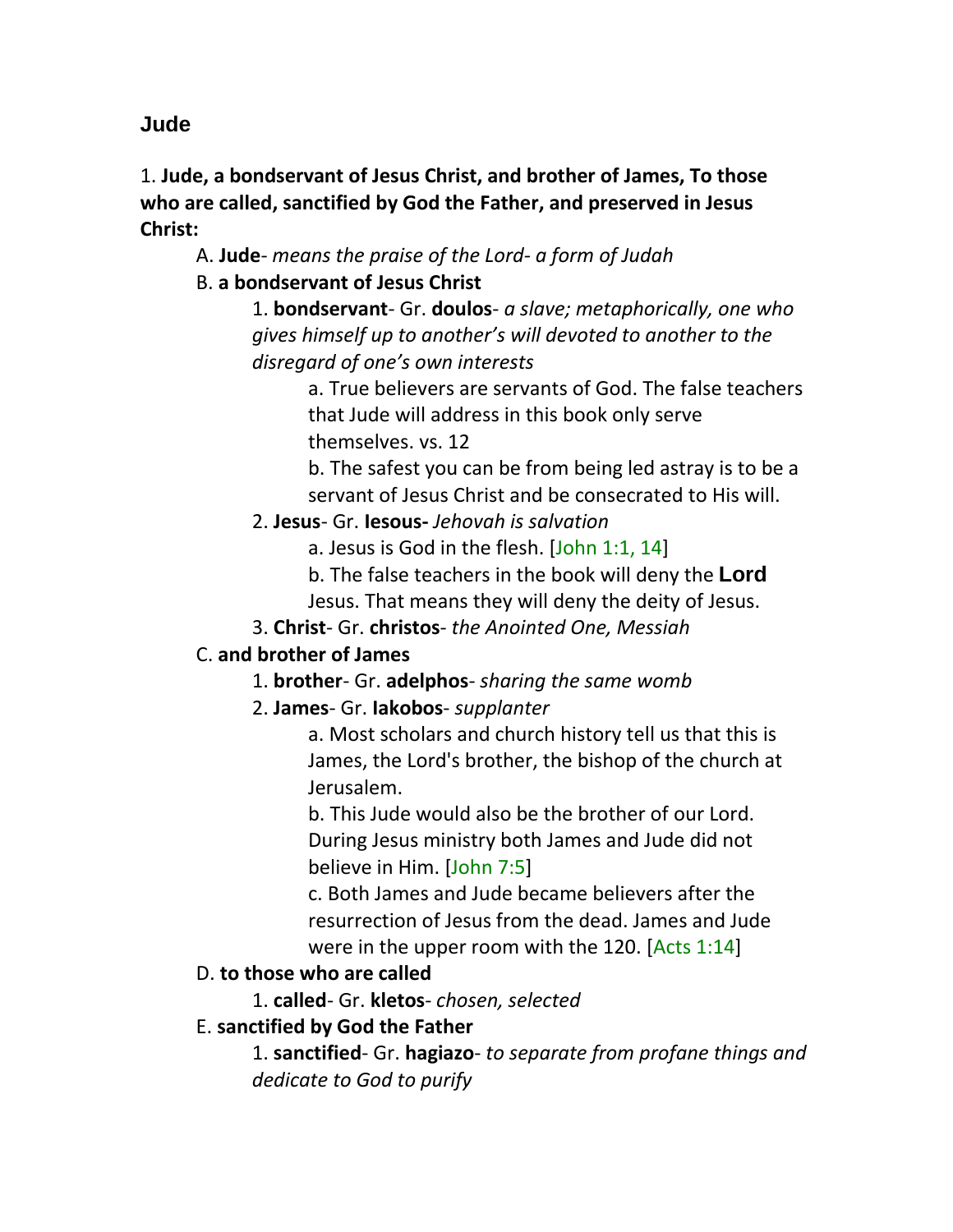a. A hallmark of a true believer is a desire to be separate from profane things and to be pure. Someone who does not desire to be free from sin is not a born again person. The most miserable person on the planet is a believer living in sin. If someone loves sin and encourages others to sin, like the false teachers in this book, they are unsaved. They are wolves among the sheep.

- 2. **God** Gr. **theos** *Supreme divinity, deity* a. Usually referring to God the Father.
- 3. **Father** Gr. **pater** *originator, generator*

## F. **and preserved in Christ Jesus**

1. **preserved**- Gr. **tereo**- *to attend to carefully, take care of, to guard,to keep one in the state in which he is, to reserve*

a. God calls **all**. Those who **answer His call and believe** are set apart as His and for Him. Those who are set apart by God are attended to carefully, taken care of, guarded, and kept in the righteous state of being born again. This comes by our faith in the Lord Jesus.

b. Jude is fond of speaking in triads [grouping of threes]. Here we are **called, sanctified, and preserved**.

# 2. **Mercy, peace, and love be multiplied to you.**

A. **Mercy**- Gr. **eleos**- *kindness or good will towards the miserable and the afflicted, joined with a desire to help them*

B. **peace**- Gr. **eirene**- *harmony, concord; security, safety, prosperity, felicity*

C. **love**- Gr. **agape-** *the love of God which is free and unconditional* 1. God's love is unconditional on His part, but before His love can impact our lives and bless us it is conditional on believing and receiving His love. John said we have known AND **believed** His love towards us. [1 John 4:16]

2. This is the second triad- **mercy, peace, and love**

3. God's mercy will bring you peace, which will spark love in your heart for God. We love Him, because He first loved us. [1 John 4:19] If your level of love for God is low it is because you have not allowed God to love you.

## D. **to you**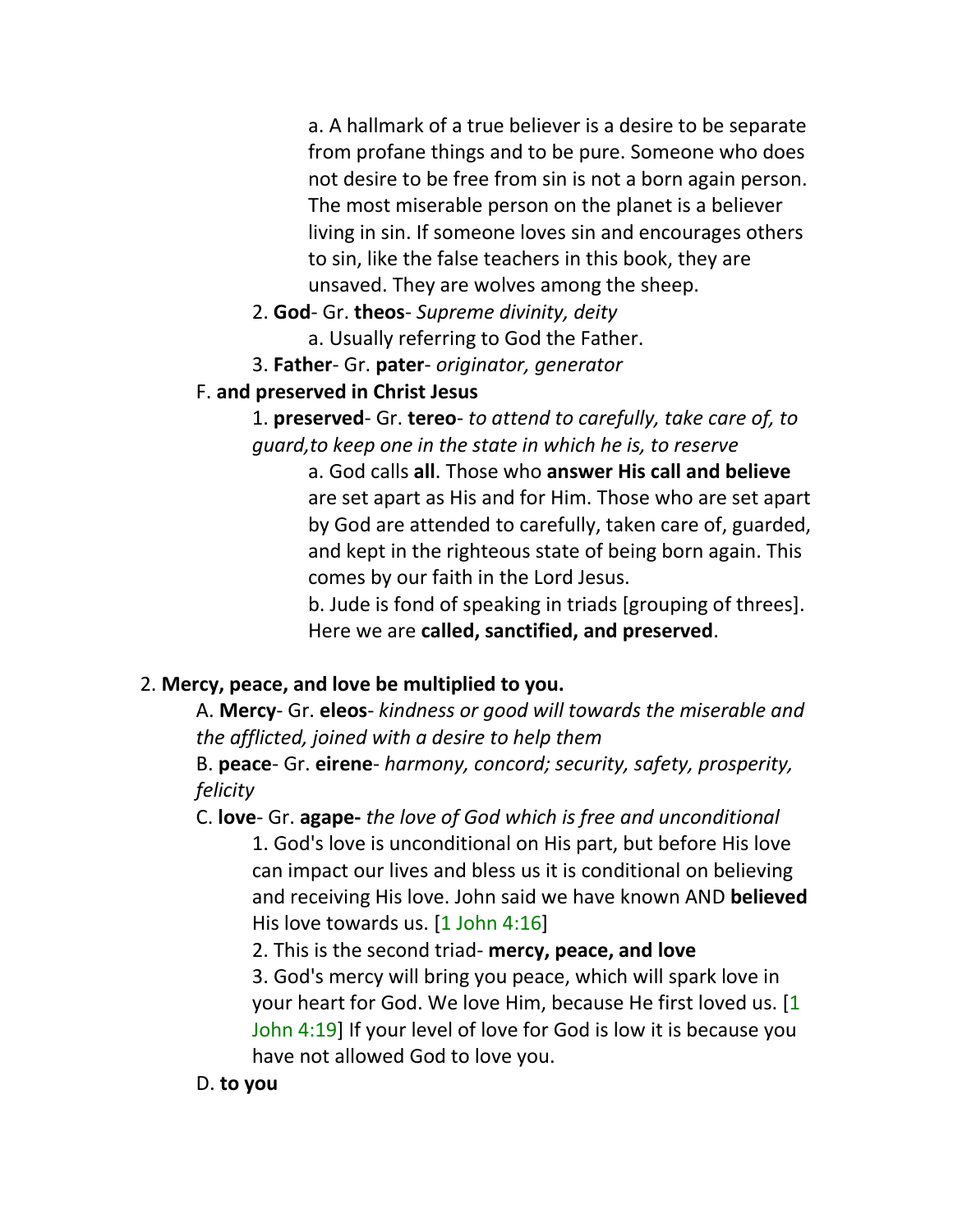1. We must personalize God's mercy, peace, and love for us. It is **TO US**!! It is easy to say God loves everyone, but another to say He **LOVES ME**! Can you say that and mean it in your heart? You need to say it until you believe it.

3. **Beloved, while I was very diligent to write to you concerning our common salvation, I found it necessary to write to you exhorting you to contend earnestly for the faith which was once for all delivered to the saints.**

### A. **Beloved,- Gr. agapetos-** *beloved, dear, esteemed, favorite*

1. Knowing we are beloved is the basis for our living whole and holy lives.

2. God loves us but we need allow ourselves to **BE LOVED**. Do you allow yourself to **be loved** by God? Do you hate yourself? If you do you are looking at your flesh, and not at the new creation God made you!

3. We are God's beloved when we allow ourselves to be loved! B. **while I was very diligent to write to you concerning our common salvation,**

1. **diligent-** Gr. **spoude-** *haste, earnestness, diligence*

2. **write-** Gr. **grapho**

3. **common-** Gr. **koinos-** *shared by a group of individuals*

4. **salvation-** Gr. **soteria- Gr.** *preservation, protection, safety, wholeness*

## C. **I found it necessary to write to you**

1. **necessary-** Gr. **anagke-** *necessity, imposed either by the circumstances, or by law of duty regarding to one's advantage, custom, argument*

> a. Jude wanted to bring instruction on the Christian life and living out our salvation, but realized that the message of salvation itself was under severe attack and needed to be defended.

## D. **exhorting you to contend earnestly for the faith**

1. **exhorting- Gr. parakaleo-** *to call to one side to exhort, comfort, or to impart courage, a call to action!*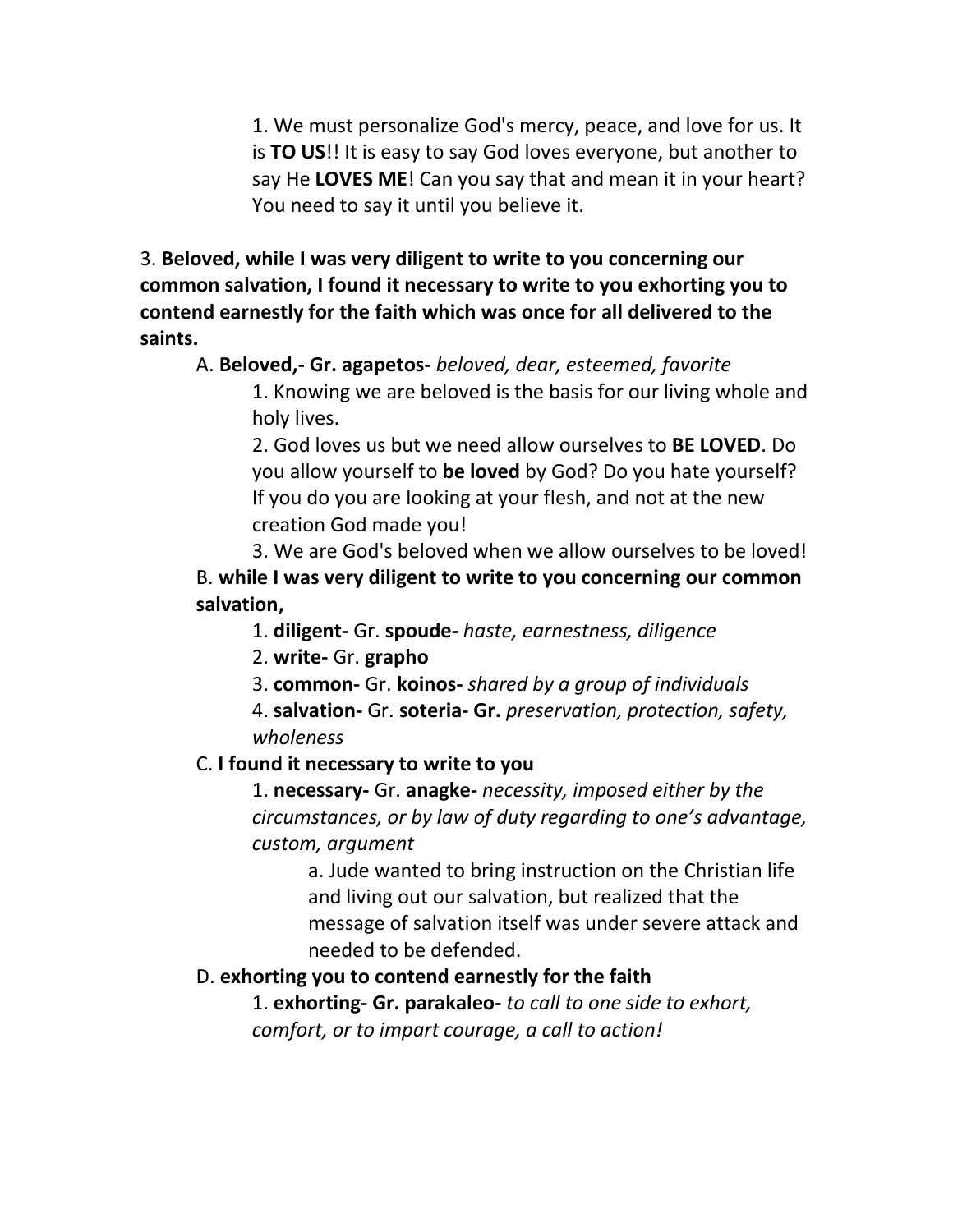a. Christians need to be exhorted, encouraged, and called to action against false teaching that perverts the faith given by Jesus to the apostles, as found in the NT.

2. **contend earnestly- Gr. epagonizomai-** *The simple verb was used of athletes contending in the athletic contests. The word speaks of a vigorous, intense, determined struggle to defeat the opposition. Our word "agony" is the English spelling of the noun form of this word.*

> a. The enemy is desperately trying to deceive men and women on who Jesus is and by what means we are saved. The enemy even has tried to convince people that we do not need to be saved from sin or that everyone is already saved.

b. In this letter false teachers were twisting the grace of God into something it is not. The same thing is happening today among some "grace" teachers. We must stand against them and their teaching vigorously, intensely, and with determined opposition. This might even cause us some agony, but we are called to this, especially true ministers of Jesus Christ.

3. **the faith-** *The sum of what Christians believe.*

#### E. **which was once for all delivered to the saints**

#### 1. **once for all-** Gr. **hapax**

a. This means that the gospel given to the apostles from the Lord Jesus was given **once for all**. There will never be another gospel. Paul said that if any person or even an angel preach another gospel let them **anathema**.[Gal. 1:8-9] Joseph Smith claimed to get an addition to the gospel from an angel. This is anathema! It is interesting that the angel that spoke with Joseph Smith was called Moroni, which means *foolishness*! The faith has once and for all been given to the saints. It will not be amended. Many over the years and up to today are trying to introduce new doctrines for Christians. This verse says that "the faith"- the sum of what Christians believe was once and for all delivered unto the saints.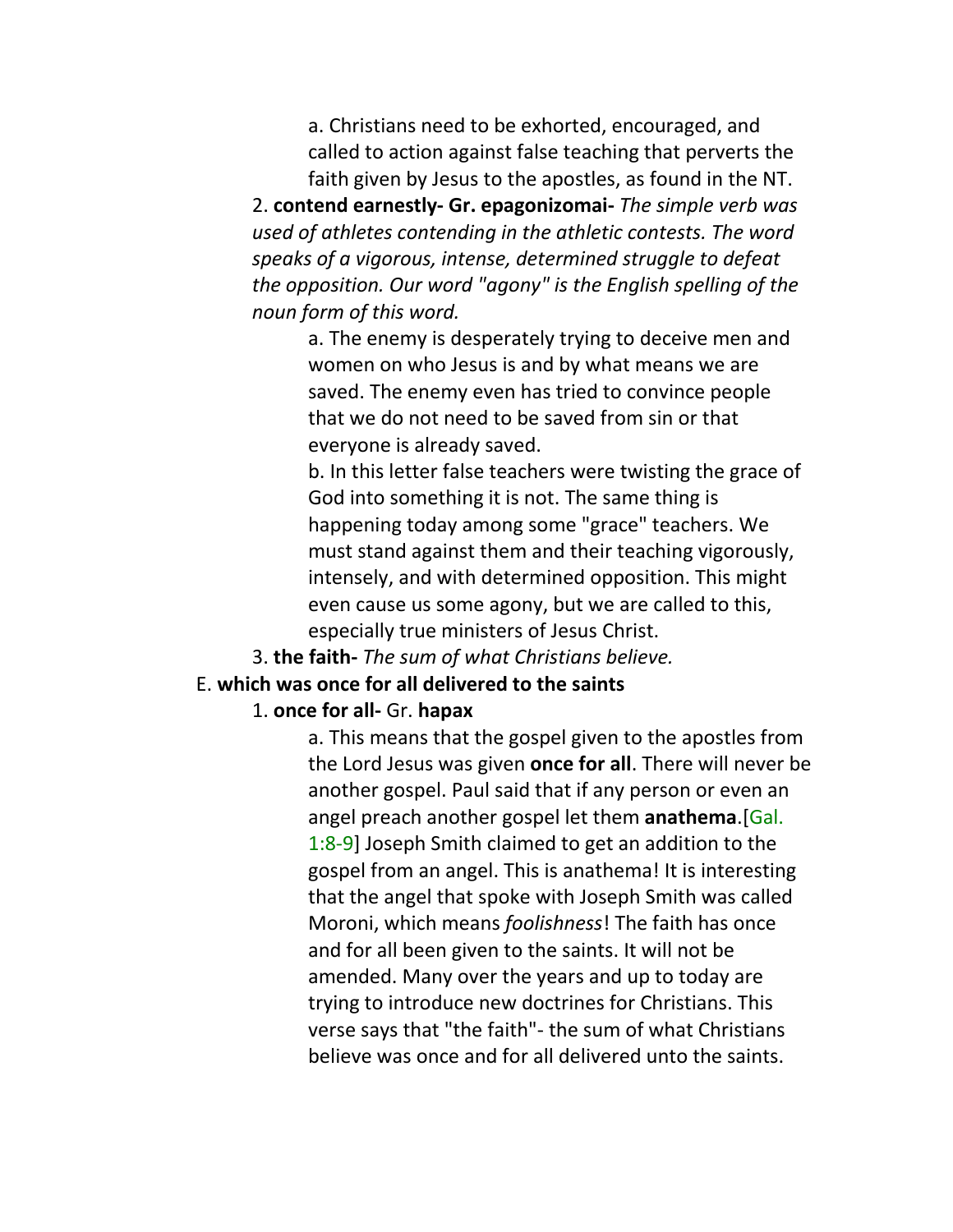Anything outside of the Bible taught by so called "teachers" are error and false.

2. **delivered-** Gr. **paradidomi-** *to hand over, to entrust into another's hands*

> a. God has entrusted His Word and gospel to His children. Satan through unbelievers and deceived Christians is trying to steal the true gospel out of our hearts and mouths.

b. The enemy is trying to bring heresies into the church. He is using wolves in sheep clothing and deceived Christians who are not grounded in the Word of God. Paul said to the pastors at Miletus that grievous wolves would enter in not sparing the flock, and even out of their own midst would some arise teaching perverse things to draw away disciples after themselves. [Acts 20:29-30]

3. **saints-** Gr. **hagios-** *set apart ones, holy ones*

4. **For certain men have crept in unnoticed, who long ago were marked out for this condemnation, ungodly men, who turn the grace of our God into lewdness and deny the only Lord God and our Lord Jesus Christ.**

A. **For certain men have crept in unnoticed,**

1. **certain men-** Gr. **tis anthropos-** *we get anthropology- the study of man from this word*

2. **crept in unnoticed-** Gr. **pareisduno-** *to enter in secretly by the side, to slip in the side door.*

> a. Instead of coming in the front door, they come in a side entrance. Jesus said He was the door. [John 10:7] Those who are born again come through the front door of faith in Jesus Christ. [John 10:9] These men came in another way. They are thieves. [John 10:1] These men were never born again. We read later in this letter that these men do not have the Spirit. vs. 19 Paul tells us in Romans that if any man does not have the Spirit, He is none of His [Jesus]. [Romans 8:9]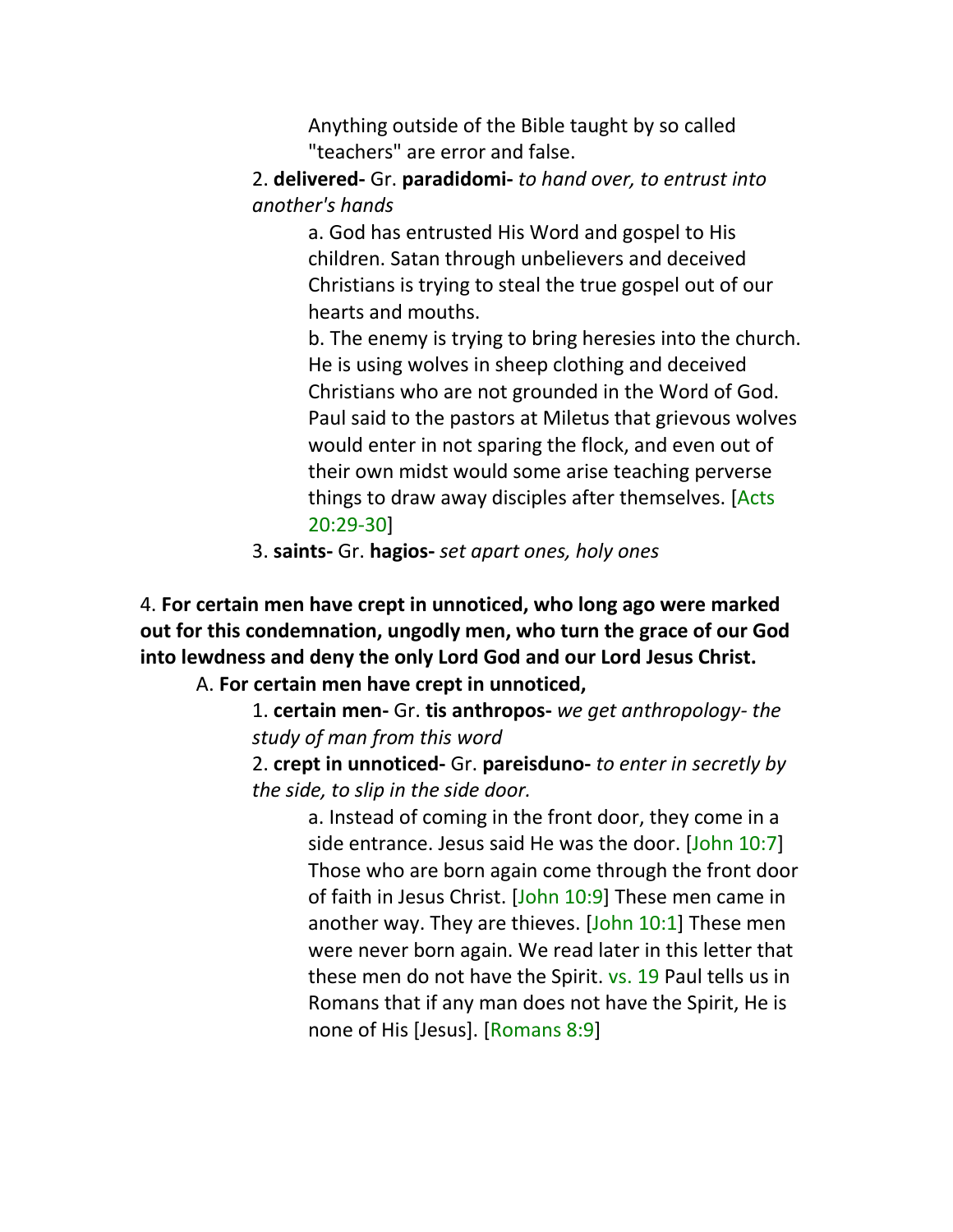b. There are many unbelievers that sit right beside believers in churches. There have always been tares among the wheat.

### B. **who long ago were marked out for this condemnation,**

- 1. **long ago-** Gr. **palai**
- 2. **marked out-** Gr. **prographe- to write beforehand**

a. One old writing we are sure about that spoke of these false teachers is cited in this letter. That is the writing of Enoch. [Jude 1:14]

3. **this condemnation-** Gr. **touto krima-** *this verdict or sentence against them*

a. Judgment of the last day- vs. 6

b. the vengeance of eternal fire- vs. 7

c. blackness of darkness forever- 13

### C. **ungodly men**

1. **ungodly-** Gr. **asebes-** *destitute of reverential fear of God* a. False doctrine will lead to ungodliness. False doctrine is a perversion of God and His Word, so it leads to a perverse lifestyle.

### D. **who turn the grace of our God into lewdness**

1. **turn-** Gr. **metatithemi-** *to exchange, to trade in exchange; to work a bait and switch*

2 . **grace- Gr. charis-** *unmerited favor and the ability and resource of God to meet man's every need*

3. **lewdness- Gr. aselgeia-** *unbridled lust, excess, licentiousness, lasciviousness, wantonness, outrageousness, shamelessness, insolence*

> a. These false teachers pulled a bait and switch. They stole away the true grace of God and replaced it with lewdness. That is happening today folks. What is alarming is that a good number of people are totally unaware of it. This means that many did not truly understand what grace is. Paul and Peter talked about the "*grace in truth"*, or what is truly grace. [Col. 1:6, 1 Peter 5:12] This means there can be a false grace. There are some "grace" teachers that have been peddling a false grace to the body of Christ.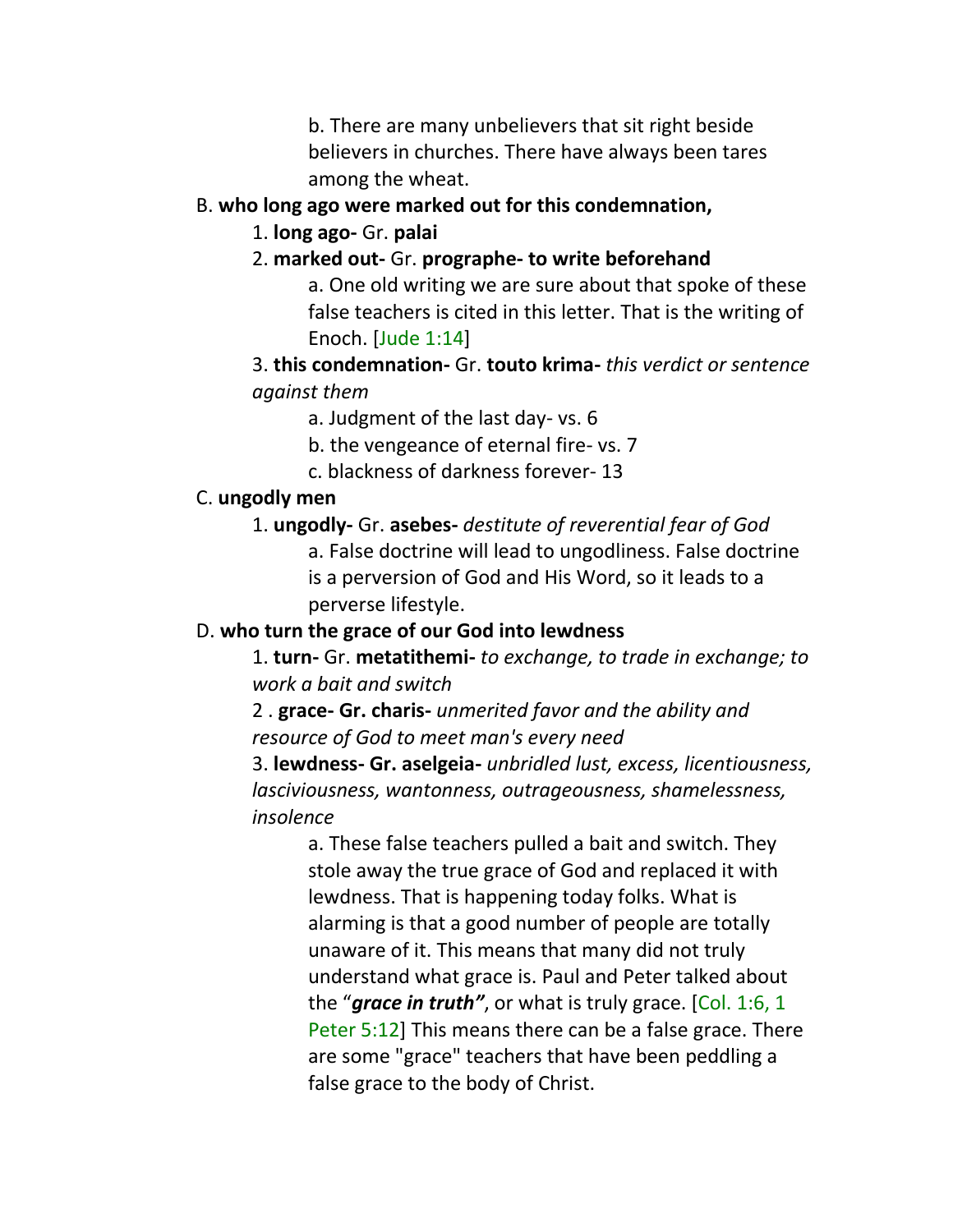b. True grace is the empowerment and ability of God in order to live a God honoring life.

c. There is cross grace in which all our sins and guilt are removed from us, but there is resurrection grace in which the life and nature of God is deposited within us to bear the fruit of God. [Gal. 5:22-23] If only cross grace is preached it will lead to an unbalanced life and eventually error.

#### E. **and deny the only Lord God and our Lord Jesus Christ**

1. **deny- Gr. arneomai-** *to deny, abnegate, not to accept, to reject, to refuse something offered*

> a. Salvation is a gift and therefore must be received or rejected. Here we see that it is possible to deny Christ. Universalists would tell you that everyone is redeemed, reconciled, and saved automatically without faith. This is a grievous error. Any teaching that takes away the free will of man or the need for man to choose is an error. b. Now let's talk about who these false teachers were and what they believed. They were antinomian gnostics. The word antinomian means "against law". These teachers were against any law that would govern their lives. Jesus was not against the Law. He came to fulfill the Law. We believers are not to be against the Law, but fulfill the requirements of the Law by living in and by the Spirit. [Rom. 8:4] We are free from the Law of Moses, but we are not free from all law. We now are under the **law of love** [James 2:8], the **law of faith** [Rom. 3:27], and the **law of the Spirit of life in Christ Jesus**! [Rom. 8:2]

> c. These false teachers were also gnostics. Gnostics taught that all physical matter was evil. They also taught that the true God was pure good spirit and could not have made the evil world of matter that we see. They taught that emanations from the one God come forth that with each one became less good. They taught that eventually an evil emanation come forth that created the world. They said that this being was the Yahweh of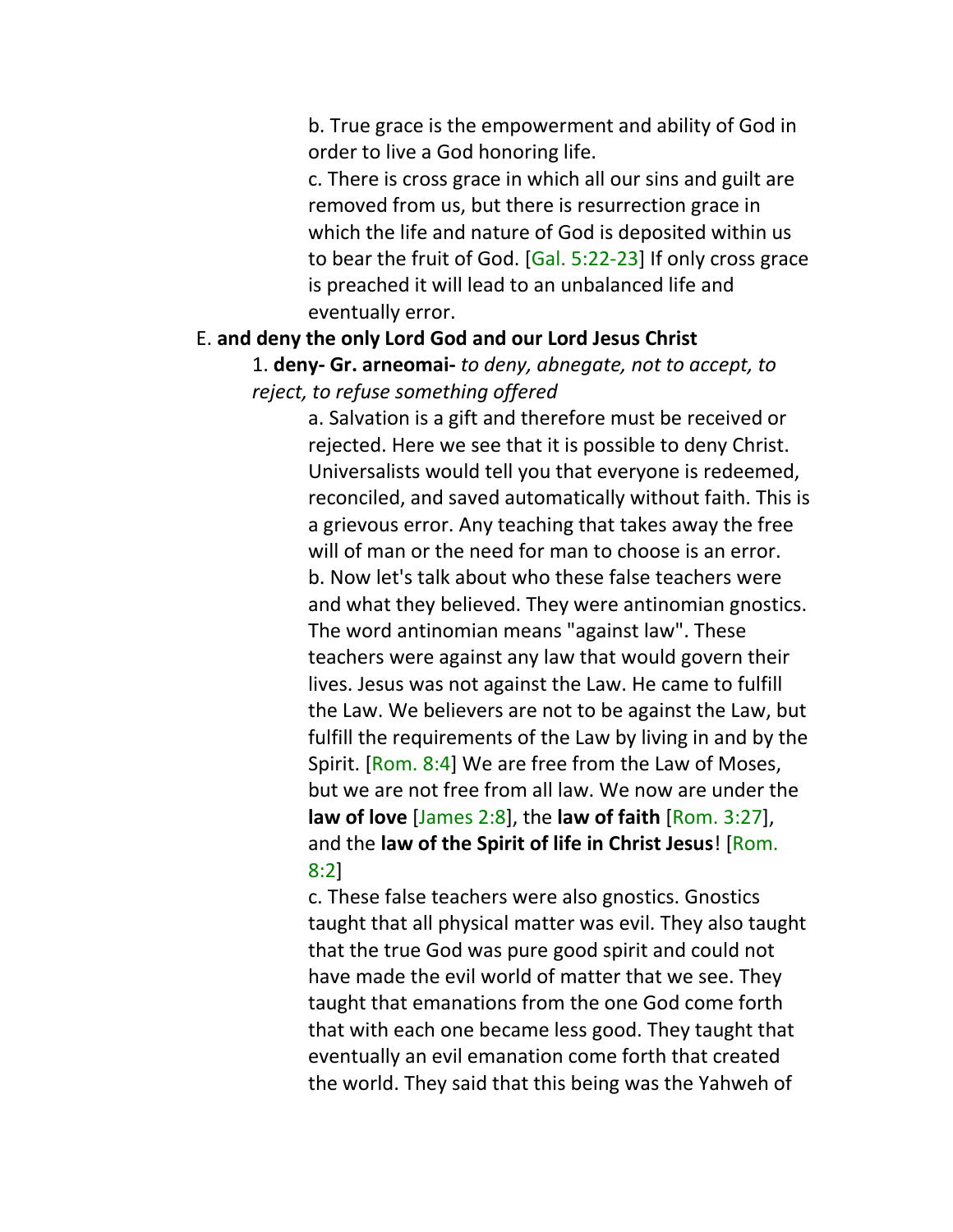the Old Testament, who smote people and sent disasters on the earth. Gnostics taught that the way to escape the evil physical world was to gain special knowledge from the span of spirits or emanations from God. The span of spirits was called the pleroma- or *the fulness of God*. The gnostics taught that Jesus was one of these emanations from the true God, but was not the one true God. They believed Jesus was less than the original true God. They did say that He came to give secret knowledge of the true God to select people. These taught that Jesus did not really come in a physical body. They said He just appeared to have a body. They taught that what you did with your body made no difference at all. They said that the spirit was totally separate from the body and they had nothing in common. They taught that all men had a divine spark within them and they could connect with the true God again by secret knowledge. They taught that the cross of Christ and the resurrection were merely symbolic. They taught that the true God did not care about the evil world and that if you really advanced in knowledge you could do what others called gross sin and you could revel in the fact that you were free from any guilt or consequence and were "liberated and free" by your knowledge.

d. Besides being antinomian and gnostics they also were universalists. They taught that all men were sparks of the divine and just did not know it. They taught against a literal hell. They taught you did not have to believe upon Christ as your Savior from sin. They taught you just needed secret knowledge about your true origin and nature to be "free".

e. John dealt with these false teachers in 1 John.

#### 2. **only Lord God**

a. They denied the **ONLY** Lord God. These false teachers taught there was a whole span of gods. They did not teach there was only one God.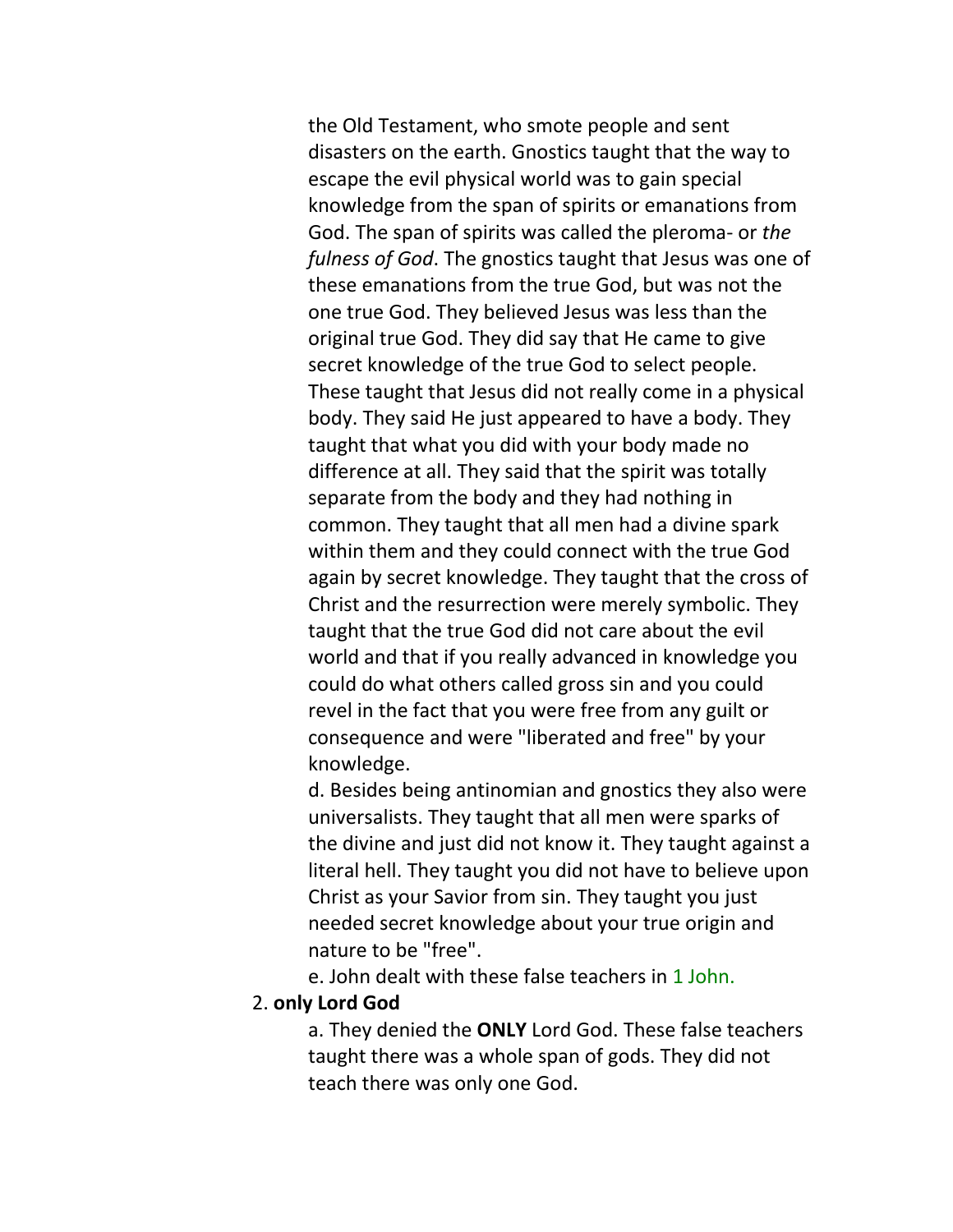## 3. **Lord Jesus Christ**

a. They denied the **LORD** Jesus Christ. They denied He was the true God.

F. Now Jude is going to give five examples from the OT that drew God's judgment. He is going to bring these examples out because the false teachers are guilty of doing all five. Giving these examples of Divine judgment hopefully would wake up the believers who were giving heed to the false teachers!

## 5. **But I want to remind you, though you once knew this, that the Lord, having saved the people out of the land of Egypt, afterward destroyed those who did not believe.**

## A. **But I want to remind you,**

## 1. **remind**- Gr. **hupomimnesko**- *under remembering*

a. We need to continue daily in the Word of God because we tend to forget the things of God and what manner of man that we are in the Spirit. [James 1:22-24] b. Paul said that he did not mind repeating himself over and over again because it was a safeguard. [Phil. 3:1] c. Peter told his listeners that he would not be negligent to put the people in remembrance, even though the people had known what he was saying. [2 Pet. 1:12] d. You have to repeat yourself over and over to children. This is a healthy and needed part of discipleship.

### B. **though you once knew this,**

## 1. **once knew this**

a. **knew**- **eido**- *to know by intuition*

## C. **that the Lord,**

1. **Lord**- Gr. **kurios**- *Christ delivered the people out of Egypt* D. **having saved the people out of the land of Egypt,**

1. **saved**- Gr. **sozo**- *to save, keep safe and sound, to rescue from danger or destruction to save a suffering one (from perishing), i.e. one suffering from disease, to make well, heal, restore to health*

2. **the people**- Gr. **laos**- *the people of God*

E. **afterward destroyed those who did not believe.**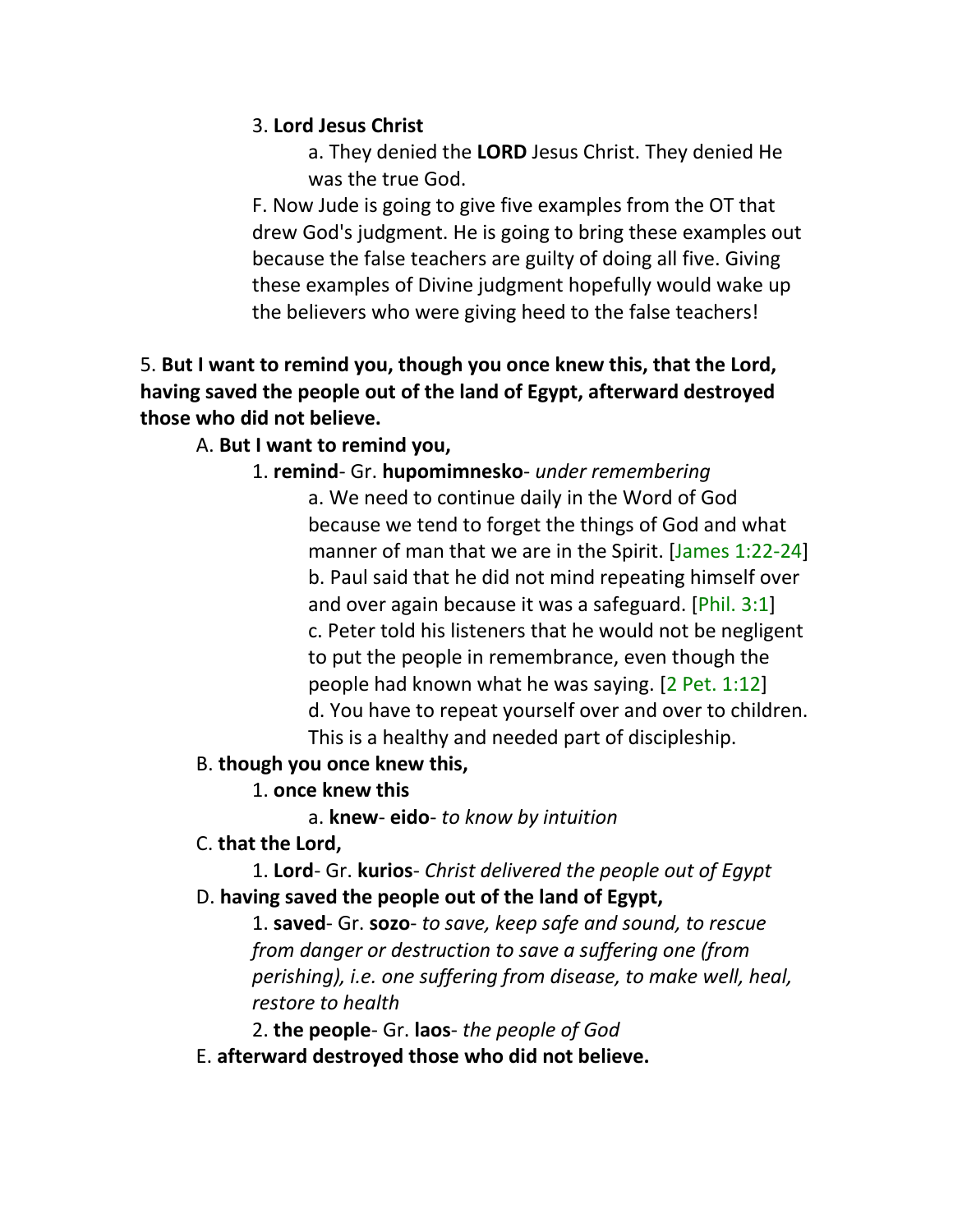1. **destroyed**- Gr. **apollumi-** *to put out of the way entirely, abolish, put an end to ruin; to declare that one must be put to death; to perish, to be lost*

2. **did not believe**- Gr. **pisteuo me- pisteuo-** *to think to be true, to be persuaded of, to credit, place confidence in*. **me** negates all of this.

3. This first example shows that God's judgment is upon those who do not believe the Lord. The false teachers Jude spoke of were unbelievers and thus would incur judgment.

6. **And the angels who did not keep their proper domain, but left their own abode, He has reserved in everlasting chains under darkness for the judgment of the great day;**

#### A. **And the angels who did not keep their proper domain**

1. **the angels**- Gr. **angelos**- *messengers*

a. These are the fallen angels that Satan led into rebellion.

2. **did not keep-** Gr. **tereo me-** *take care of, guard, attend to*

3. **proper domain-** Gr. **arche-** *the first place, principality, rule, magistracy, beginning*

> a. The fallen angels did not keep their original beginning position and they left it. These angels left heaven and came and cohabitated with women. [Gen. 6:1-2] Jesus said the angels **in heaven** do not marry. However, the fallen angels left their heavenly domain and cohabitated with women of a lower position than they.

#### B. **but left their own abode**

1. **left -** Gr. **apoleipo-** *to leave off*

2. **own abode-** Gr. **idios oiketerion-** *own dwelling place*

#### C. **He has reserved in everlasting chains**

1. **reserved**- Gr. **tereo**- *to take care of, guard, attend to* a. The fallen angels did not take care of, guard, or attend to their given position by God. Therefore, once they made their decision to rebel against God then God is now taking care of, guarding, and attending to their resulting and present position which is in everlasting chains unto judgment of the great day.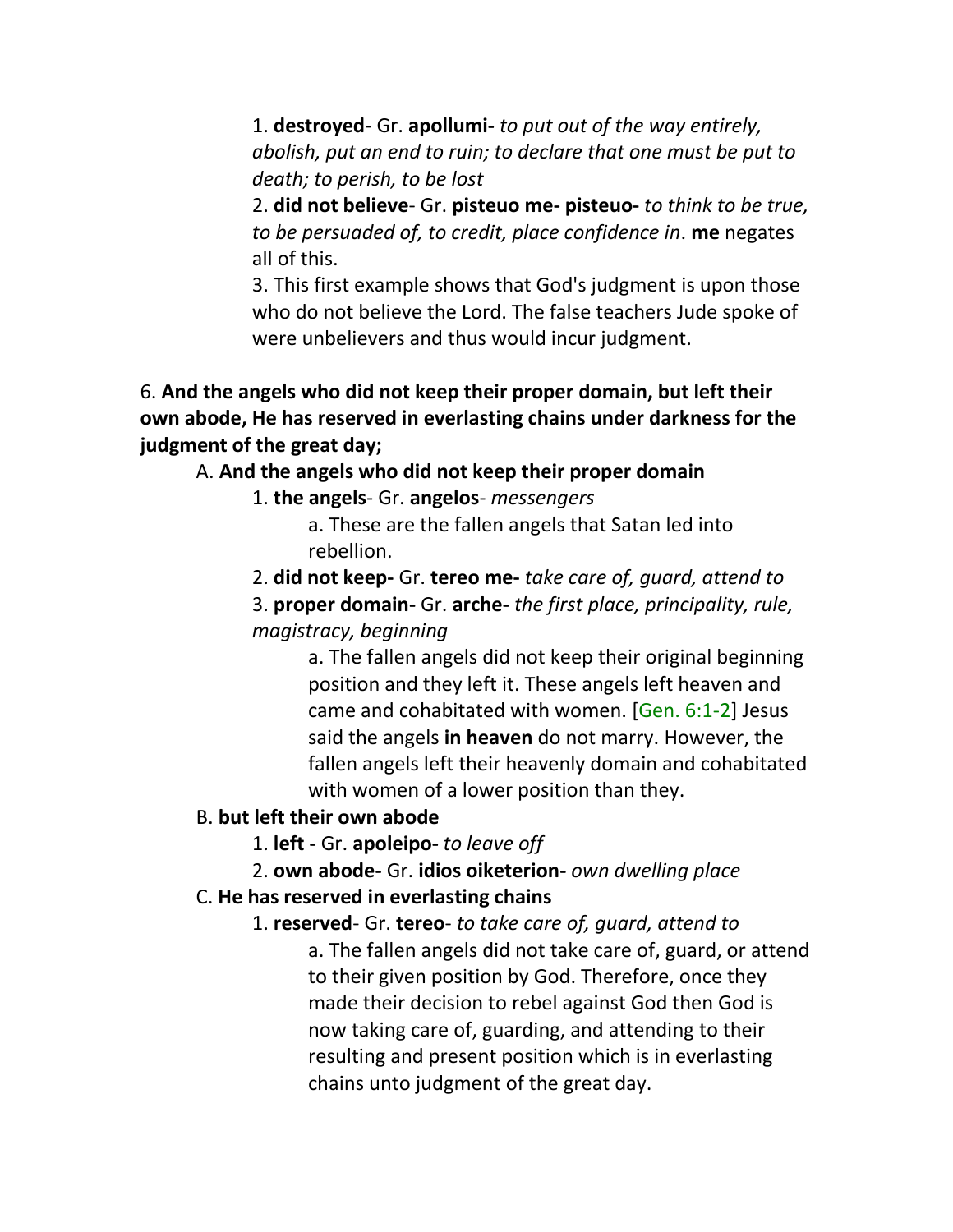b. Unsaved humans that have died are not seen as in chains. The fallen angels are kept in chains. [2 Pet. 2:4] c. The fallen angels are in prison. Unsaved humans are in hell. When Jesus preached to the spirits in prison, He preached to the fallen angels. [1 Pet. 3:19] There is two words for preach. The first is **euagglizo**, which means to *preach the gospel*. The other word is **kerusso**, which means to *herald a message*. The latter word is used of Jesus preaching to the spirits in prison. Before Jesus rose again he proclaimed a message of final doom to these fallen angels. He did not preach the gospel to dead people to give them a second chance at getting saved. We must believe and accept the Lord while we live. After we die we either go to heaven or hell.

2. **everlasting chains-** Gr. **aidios desmon-** *eternal bonds* D. **under darkness for the judgment of the great day**

1. **under**- Gr. **hupo**- *under the control of*

2. **darkness**- Gr. *gloom (as shrouding like a cloud): - blackness, darkness, mist*

#### 3. **judgment- Gr. krisis- sentence of condemnation**

a. The eternal sentence for the fallen angels is the eternal lake of fire. This lake was prepared for the devil and fallen angels. [**Matt. 25:41**] God never prepared it for man. However, when Satan deceived Adam and Eve, they became subject under Satan. Unbelievers will share the same fate with Satan and the angels forever in the lake of fire, because they belong to Satan.

b. **This is Rickology, not in the Bible**- I personally believe after Satan led a third of the angels to rebel against God and when that failed, God asked Satan what the judgment should be for the fallen angels that followed him. In his diabolical heart he said, "Prepare a lake of fire for them to be thrown into". Then God said, "Then that will be your fate as well!" I believe the lake of fire was Satan's idea, not God's. **Again, that is not found in the Bible, so that is Rickology, so take it for that...**

4. **great day- Gr. megas hemera-** *mega day!*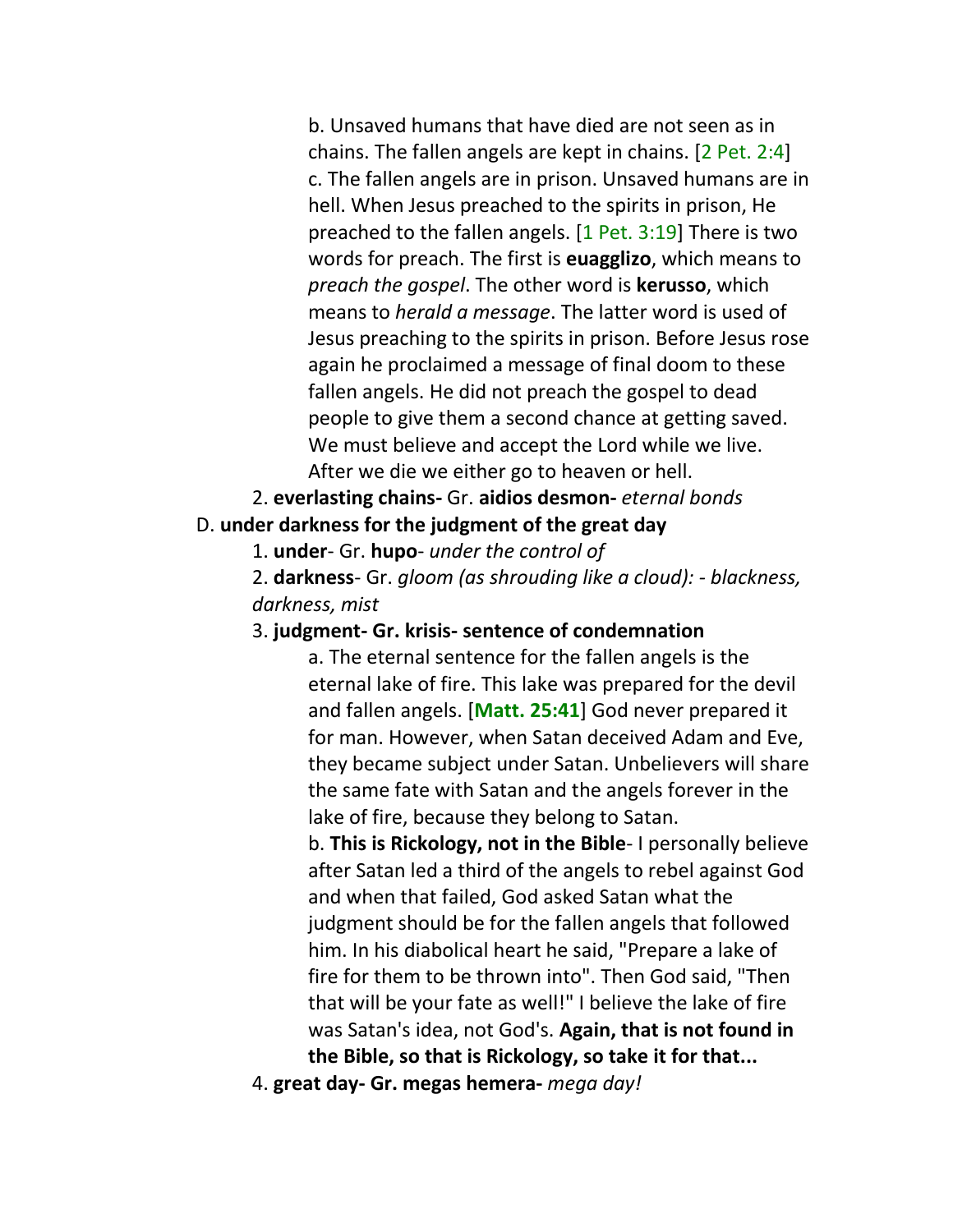a. The day of judgment for these angels will be a mega day! However it will not be good mega for them. It will be mega bad!

5. What the fallen angels did will now be compared to what people in Sodom and Gomorrah did. They went after strange flesh-homosexuality. Both went in and had sexual relations with those they were not ordained by God to have relations with. Likewise, the false teachers in this book, taught the people to have sexual relations outside of God's ordained parameters. They taught it was fine to commit homosexuality, immorality, and perversion. They said it proved they were free from the constraints of natural rules concerning conduct of your human body. God's judgment has always fallen upon these practices. Jude reminds the true believers of these things so they would shrink back in horror from this erroneous teaching.

7. **as Sodom and Gomorrah, and the cities around them in a similar manner to these, having given themselves over to sexual immorality and gone after strange flesh, are set forth as an example, suffering the vengeance of eternal fire.**

A. **as Sodom and Gomorrah,**

- 1. **Sodom** *means burning*
- 2. **Gomorrah** *means submersion*

a. This city is believed to be submerged under the Dead Sea.

### B. **and the cities around them in similar manner to these,**

### 1. **cities**- Gr. **polis**

a. There were other smaller cities around Sodom and Gomorrah that were destroyed with them. They were called Admah- means *earthly* and Zeboiim- means *goats;*  The inhabitants were unbelievers- earthly and goats.

#### 2. **similar manner to these**- Gr. **homoios toutois tropos**

a. **Similar manner to these**- the word **these** either refers to either the angels or cities. Greek grammar demands that the gender match up. The word "**these"** is masculine. The word "cities" is feminine and the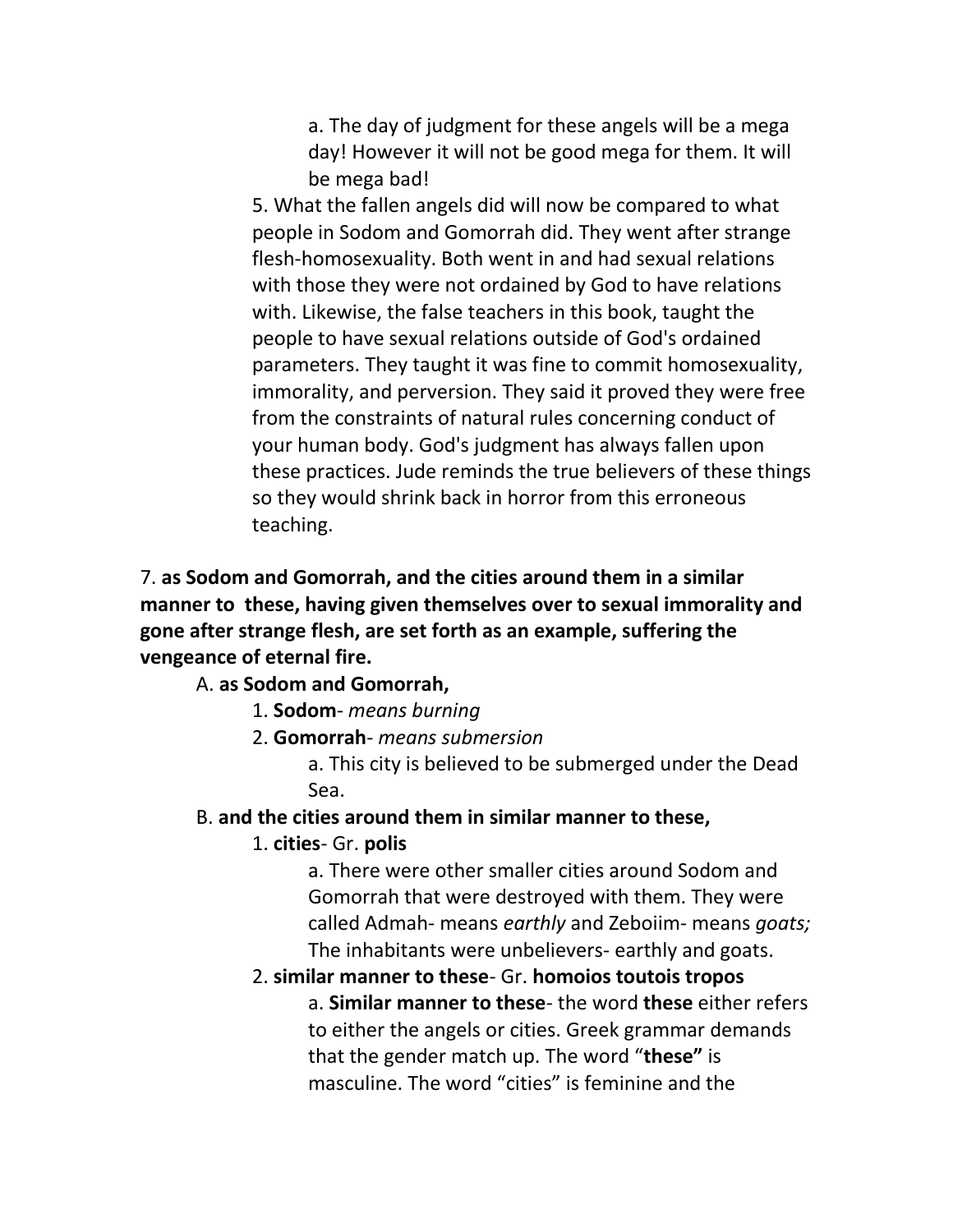"angels" is masculine. Greek grammar tells us that the word "these" refer to the angels.

- C. **having given themselves over to sexual immorality**
	- 1. **given themselves over to sexual immorality** Gr.
	- **ekporneuo** *to give one self wholly over to sexual sin.*
- D. **and gone after strange flesh**
	- 1. **gone after** Gr. **aperchomai opiso** *to go behind*
	- 2. **strange flesh** Gr. *heteros sarx*
- E. **are set forth as an example**
	- 1. **set forth** Gr. **prokeimi**
	- 2. **example** Gr. **deigma** *a specimen for study*

a. This was a case study for others to learn from later. A quick look around at our society today tells us that we have not learned the lesson.

# F. **suffering the vengeance of eternal flame**

- 1. **suffering** Gr. **hupecho** *to undergo*
- 2. **vengeance** Gr. **dike** *justice*
- 3. **eternal flame** Gr. **aionios pur**

a. There are teachers today that say there is no hell. There is an eternal flame folks! Do not be deceived. None of us likes the idea of an eternal hell, but it is imminently scriptural. Jesus is the one who spoke most on hell.

## 8. **Likewise also these dreamers defile the flesh, reject authority, and speak evil of dignitaries.**

## A. **Likewise also these dreamers defile the flesh,**

1. **Likewise**- Jude has just given another triad. He used a triad of examples of what brings God's judgment. **The unbelief of the Israelites, the rebellion of the angels, and the perversion of Sodom and Gomorrah**. Unbelief is the beginning of these evils. Unbelief leads to rebellion and rebellion leads to perversion.

2. **dreamers**- Gr. **enupniazomai**- *to dream (spiritually suggested) dreams; metaphorically, to be beguiled with sensual images and carried away to an impious course of conduct*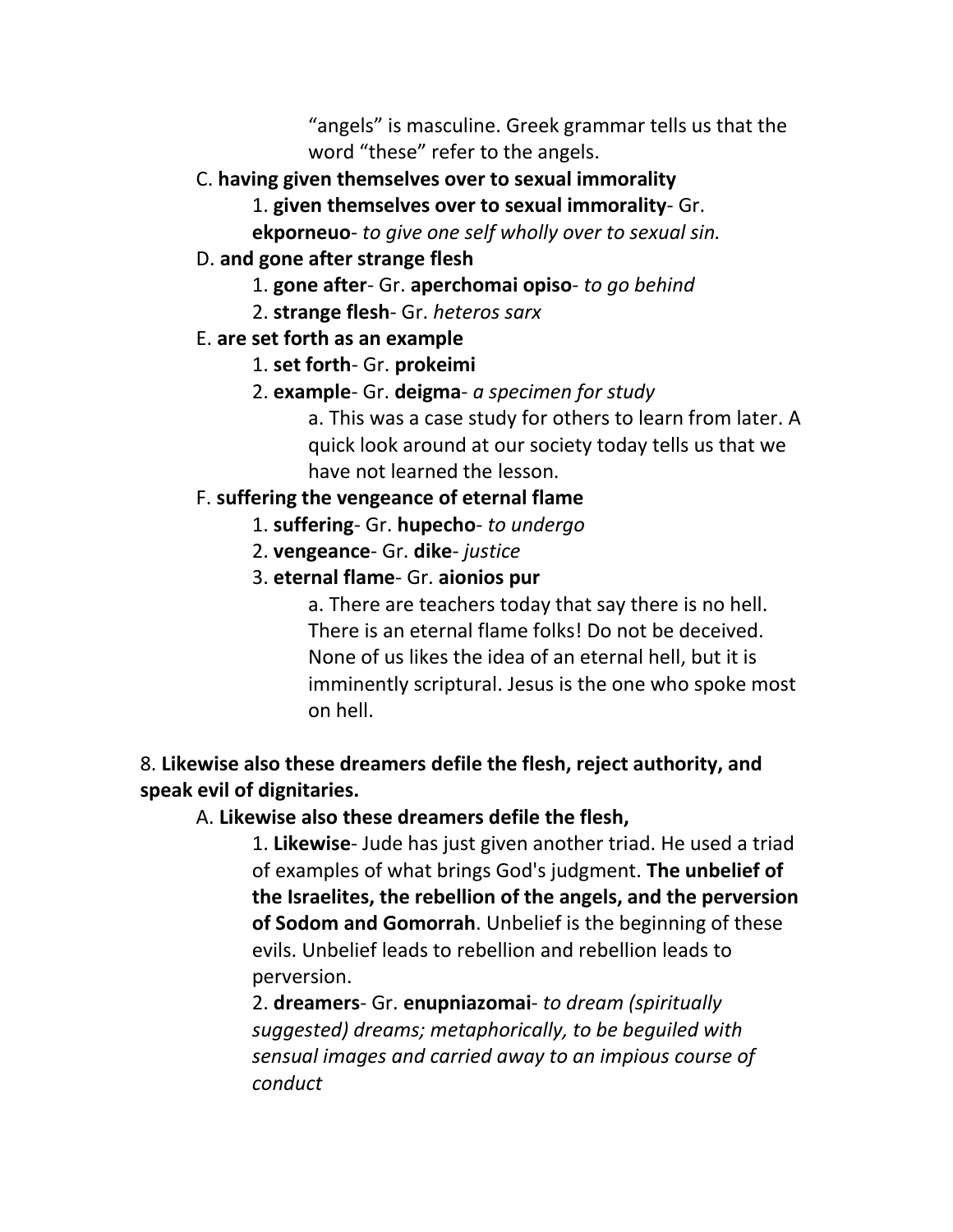a. The gnostics were big on spiritual encounters with spirit beings.

b. A **dreamer** is a term for one who speaks prophetically. Joseph was called a dreamer for his prophetic dreams. The prophets would often received prophecies in dreams.

c. These men proclaimed themselves Prophets of the true God. They were mouth pieces for Satan.

3. **defile**- Gr. **miaino**- *to dye with another color, to stain to defile, pollute, sully, contaminate, soil, to defile with sins*

> a. Our bodies are the temple of the Holy Spirit. [**1 Cor. 6:19**] Our bodies are members of Christ. [**1 Cor. 6:15**] It does matter what we do in our bodies. The gnostics taught that the spirit world had no interaction with the natural and the real God could care less what happened in the natural physical world since He did not create it. God created both the heavens and the earth. [**Gen. 1:1**] Both of these interact and they both matter to God. Our **BODIES** are the temple of the Living God!

4. A perversion of grace is that God has forgiven every sin, so there is no such thing as sin any more. Teachers of this will giddily say, "God removed all sin, so it is not possible to sin anymore!" This is false. A look through the NT and the epistles we see over and over again the word sin and exhortation not to sin. [1 John 2:1]

#### B. **reject authority,**

1. **reject**- Gr. **atheteo**- *to do away with, to set aside, disregard, to thwart the efficacy of anything, nullify, make void, frustrate to reject, to refuse, to slight*

2. **authority**- Gr. **kuriotes**- *lordship, rulership, government* a. Gnosticism is much like the modern new age. It taught that we all are divine in our spirit. They taught we are our own lord.

> b. Since they rejected all authority, then they were also antinomian- against law. They did not observe or care for any law both spiritual and natural. They surely obeyed enough civil law to stay out of prison however.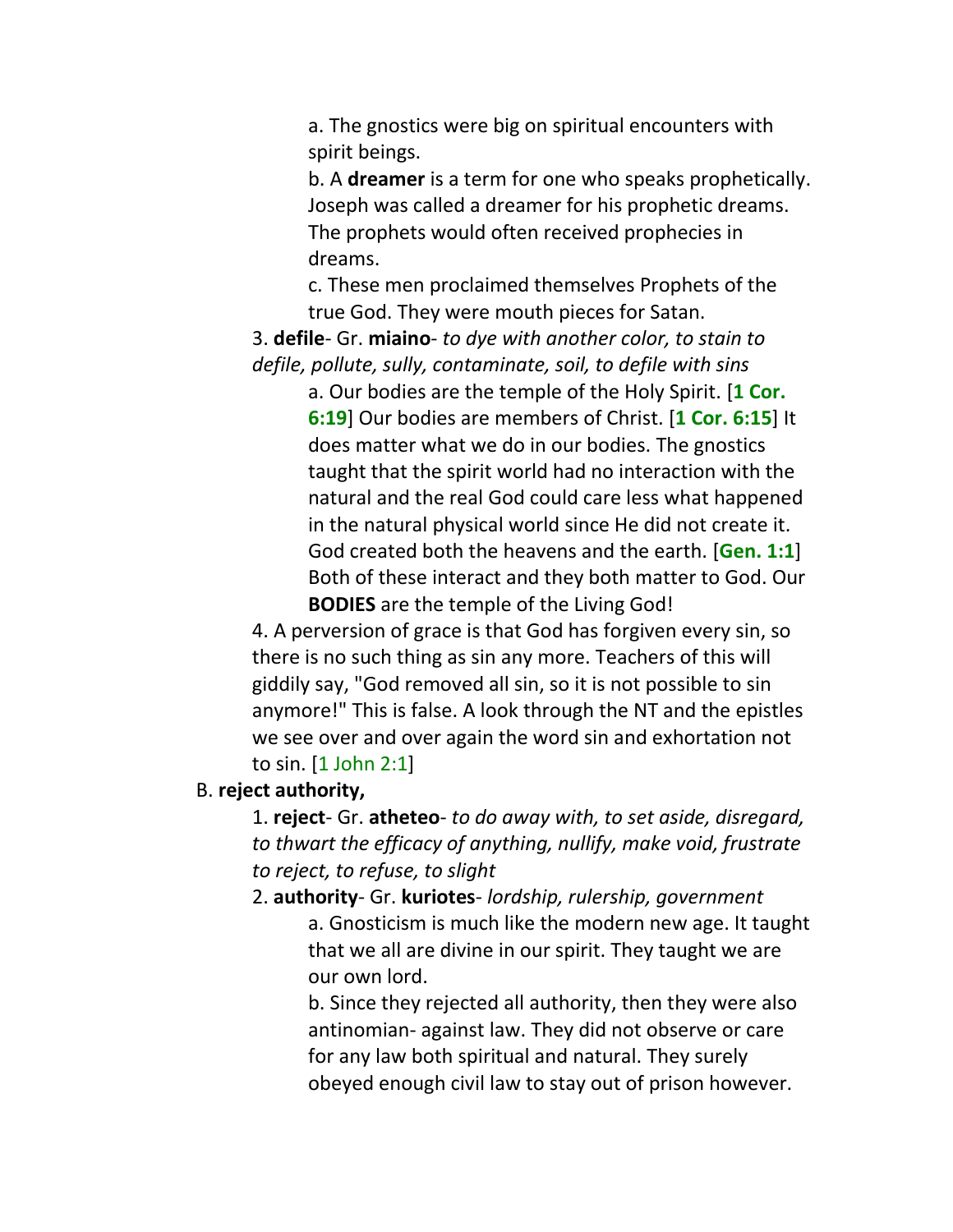## C. **and speak evil of dignitaries**

1. **speak evil of**- Gr. **blashphemeo**- *to blaspheme, to speak reproachfully, rail at, revile, calumniate*

2. **dignitaries**- Gr. **doxai**- *glories*

a. These gnostics contacted spirits to obtain their secrets, however, they refused any authority that they had over them. They saw themselves as glorious spirits equal to or greater than them. They were not really contacting angels but demons.

## 9. **Yet Michael the archangel, in contending with the devil, when he disputed about the body of Moses, dared not bring against him a reviling accusation, but said, "The Lord rebuke you!"**

## A. **Yet Michael the archangel**

1. **Michael**- *means who is like our God*

a. Michael is the chief of the angels. He is referred to in Daniel as the Prince over he nation of Israel.

2. **archangel**- Gr. **archaggelos**- *chief or ruling angel*

### B. **in contending with the devil,**

- 1. **contending** Gr. **diakrino** *to strive in opposition*
- 2. **devil** Gr. **diabolos** *to throw accusations or lies to divide*

## C. **when he disputed about the body of Moses**

1. **disputed**- Gr. **dialegomai**- *to dialogue, argue*

2. **Moses**- Tradition says Satan demanded the body of Moses because it was made of the cursed ground and that Moses had committed murder. No doubt Satan wanted to enshrine the place of Moses death so he would be worshipped.

### D. **dared not bring against him a reviling accusation**

1. **dared not**- Gr. **tolmao**- *bold, daring*

2. **reviling accusation**- Gr. **blasphemia krisis**- *railing judgment* a. These false teachers may have been assigning evil to the span of angels that they said emanated from God. The Jewish gnostics taught that the span of spirits called the pleroma, or fulness of the Godhead, were actually angels. They taught that each emanation from the true God was less good, they might have been teaching that the angels were evil or had evil in them.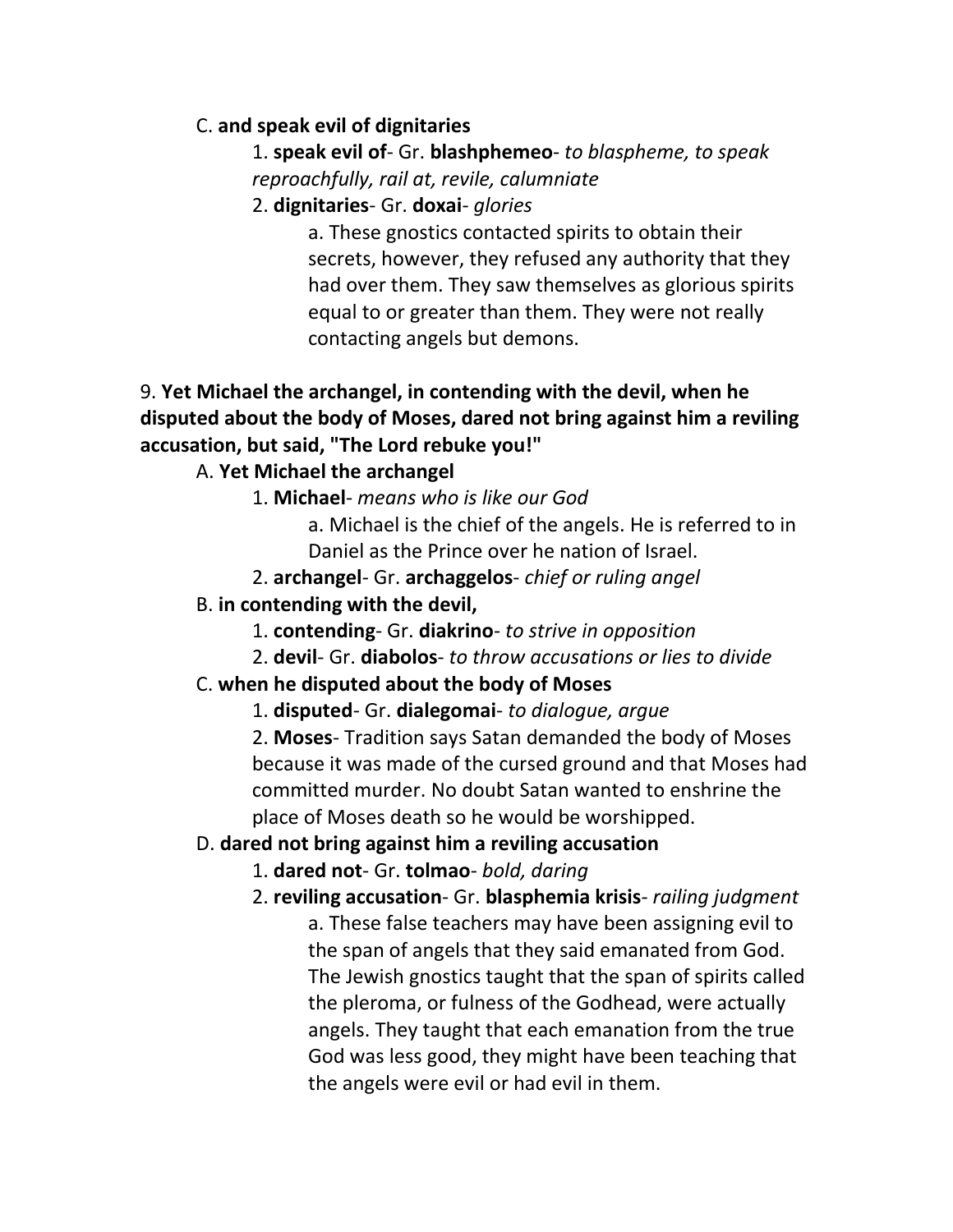b. Obviously the spirits these false teachers were in contact with were evil. They were demons!

### E. **but said, "The Lord rebuke you!"**

1. **rebuke**- Gr. **epitomao**- *censure sharply*

a. Michael did not have authority over Satan in the OT. When Jesus died and rose again Satan was stripped and cast out of heaven. He no longer has authority in heaven. We have been seated with Christ in heavenly places. Satan is under our feet. We do not need to dialogue or argue with Satan. We can say the Lord HAS rebuked you. I resist you in Jesus name. Go!! He will flee! [James 4:7]

10. **But these speak evil of whatever they do not know; and whatever they know naturally, like brute beasts, in these things they corrupt themselves.**

## A. **But these speak evil of whatever they do not know**

- 1. **speak evil** Gr. **blasphemeo** *speak reproachfully, to rail at*
- 2. **do not know** Gr. **eido-** *to perceive or see; to know intuitively*

a. The spiritual beings that these false teachers were blaspheming were beyond their reach of vision and perception.

b. The Spirit realm can only be understood by the Word of God and the Holy Spirit. Both of these were spurned by these false teachers. Today, many teachers have rejected the Word of God and have given themselves over to doctrines of demons, in the name of "Spirit revelations."

### B. **and whatever they know naturally,**

- 1. **know** Gr. **epistamai-** *to be acquainted with, to understand*
- 2. **naturally** Gr. **phusikos** *according to the natural realm*

a. These men are not born again. They did not possess the Holy Spirit. They were only limited to contact with the natural or with demons.

### C. **like brute beasts**

1. **brute beasts**- Gr. **alogos zoon**- *unreasoning animals*

a. Animals cannot reason nor have a moral conscience.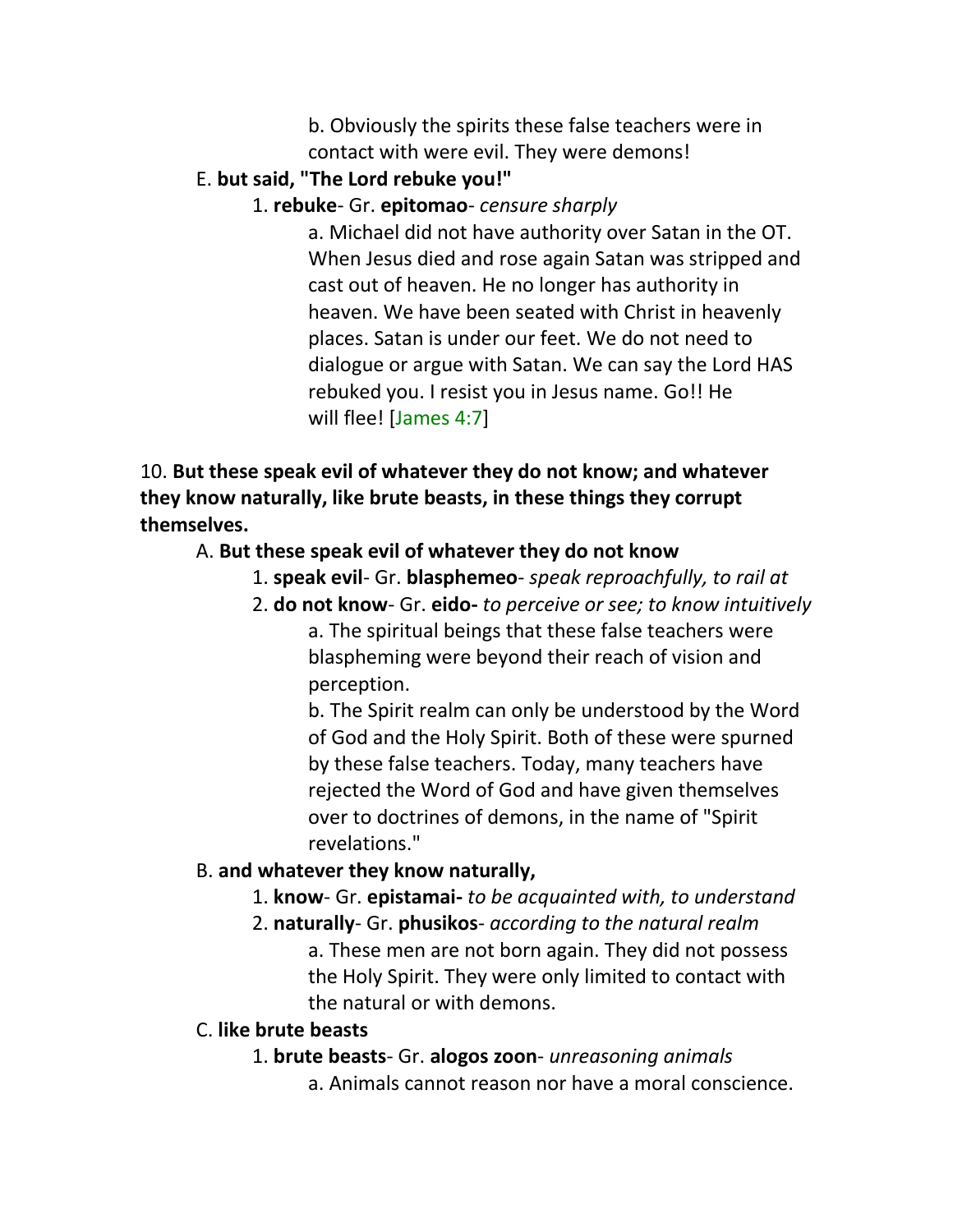b. They follow their base instincts and cravings of their flesh.

### D. **in these things they corrupt themselves**

1. **corrupt**- Gr. **phtheiro**- *to corrupt or destroy*

a. [**2 Pet. 1:4**]- corruption comes by lust. These teachers were corrupted by their own natural lusts.

11. **Woe to them! For they have gone in the way of Cain, have run greedily in the error of Balaam for profit, and perished in the rebellion of Korah.**

## A. **Woe to them!**

1. **Woe-** Gr. **ouai**- *alas!*

2. **them**- Jude now uses another triad to describe these false teachers. He uses the examples of **Cain, Balaam, and Korah**

## B. **For they have gone in the way of Cain,**

- 1. **way-** Gr. **hodos** *path or road*
- 2. **Cain-** *means to acquire*

a. Cain is a type of religion. Religion is a system that instills lack and focuses on lack. Satan introduced religion to Eve in the garden. He asked Eve, "Can you not eat of all of the trees of the garden?" He was instilling lack or a sense of lack in Eve. When lack is instilled then there is a desire *to acquire*. Instead of freely receiving God's grace, the flesh tries to acquire in its own efforts. b. The "**way of Cain**" is self-justification. Cain rejected God's way of approaching Him, which was by faith and with a blood sacrifice. Cain took his own way to God. He brought the fruits of his own labor. God rejected the offering and Cain. The basis of God accepting us or rejecting us is determined if he accepts or rejects the sacrifice we approach him by. If we bring the sacrifice of our own works to God it will be rejected along with us. If we come on the basis of the sacrifice of Christ for us, then the sacrifice is accepted and so are we. c. These false teachers rejected the way of salvation, which was faith in God's grace given in the finished work of Christ. You can reject God's way of salvation by either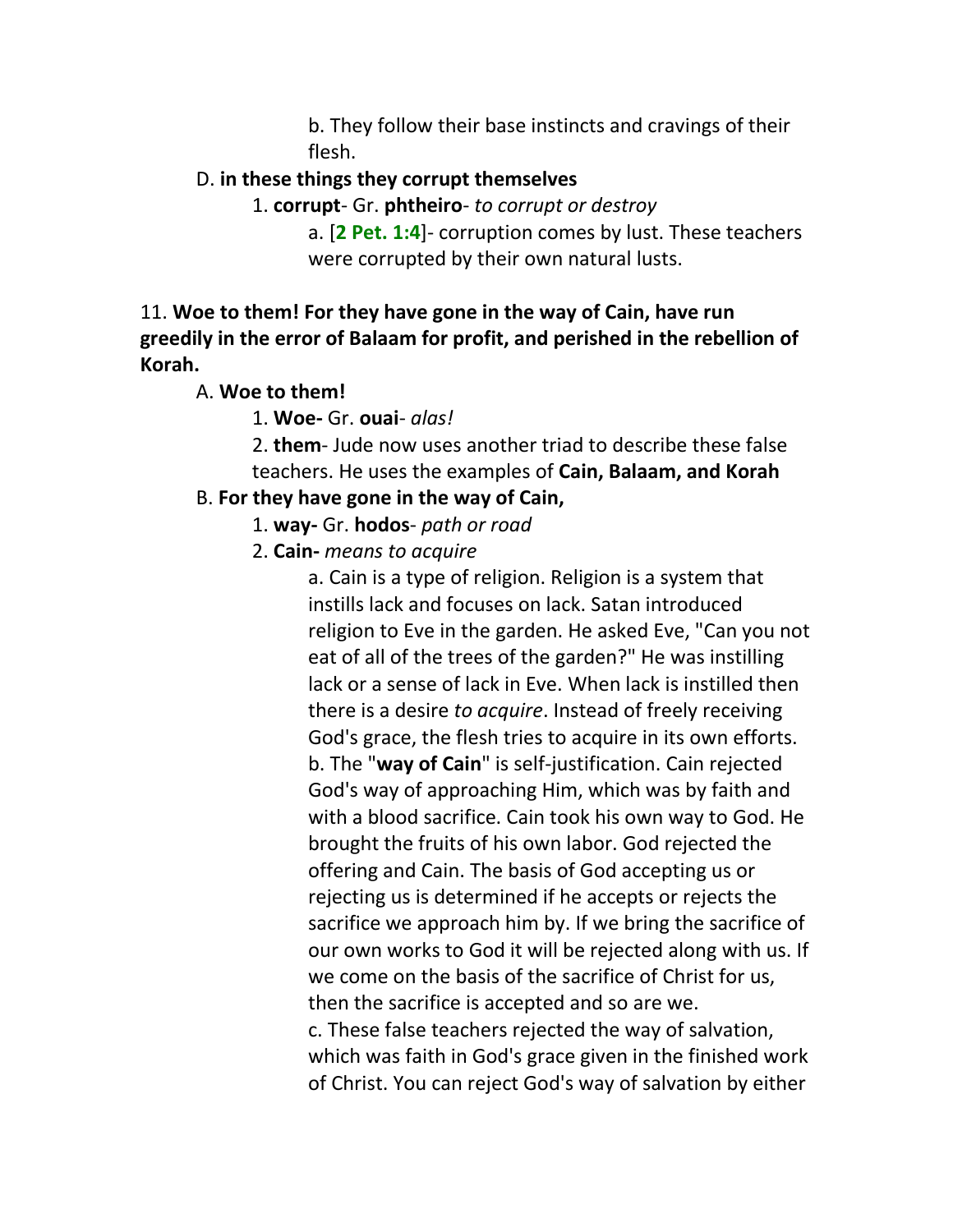denying God's grace or man's need for faith. If you spurn grace and try to earn salvation yourself you have rejected God's way of salvation. Equally, if you say that everyone is saved by grace and there is no need to have faith in Christ to be saved, then you also have rejected God's way of salvation. God's way of salvation is by grace THROUGH faith. [**Eph. 2:8-9**] All religions lead to God [to stand before Him in Judgment], but only one way will lead to eternal salvation- faith in God's grace through the finished work of Jesus Christ. Abel approached God with the fat of the firstlings of the flock. To get the fat the animal had to be killed and the blood shed. [**Hebrews 11:4**] says Abel offered up a more excellent sacrifice than Cain **BY FAITH**.

#### C. **have run greedily in the error of Balaam for profit,**

1. **run greedily**- Gr. **ekcheo**- *to pour forth, gush out after a restraining influence is lifted*

2. **error-** Gr. **plane***- wandering off; we get the English word planet from this. Early astronomers thought the planets were wandering stars because they did not stay in fixed positions.*

> a. Note this well: When you reject the totality of the Scriptures as the Word of God, then you will begin to wander into error. This will lead to financial misappropriation and moral sin. It will end with the corruption of other people.

#### 3. **Balaam**- *means not of the people*

a. Balaam was a true prophet of God, but he was "*not of the people*". He did not join himself with the people of God, and he was not out to bless or take care of the people of God. He was out for himself and what He could get. Balaam accepted payment to curse Israel. When he could not curse the people, the monetary offering promised to him was rescinded. Not wanting that to happen, Balaam advised Balak to get the Israelites to join in their parties and commit fornication with their women. Beware of people today that come from outside the church sounding very spiritual and with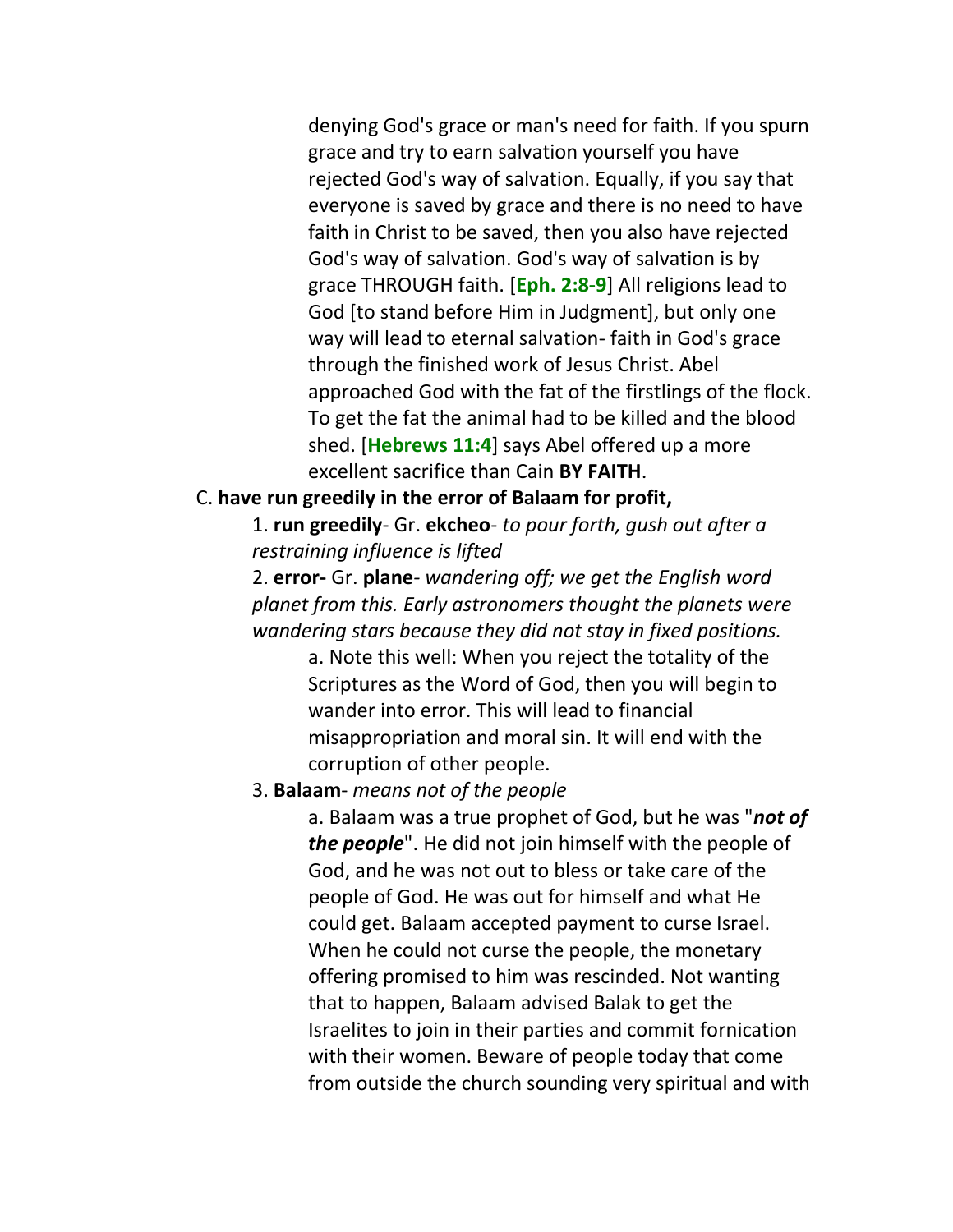strange but exciting doctrines. They are not *of the people*.

b. These false teachers in Jude's day, and still exist today, were out for financial gain. In order to get it they secretly introduced sexual immorality in order to get it. They slipped into bedrooms and got what they wanted. These false teachers will also perform spiritual services that should be free for large sums of money. There are some today that charge people for healings or prophetic words. Psychics charge for their services, a true man or woman of God freely gives of the Word and Spirit. It is ok to receive offerings, but not to charge to minister the Word and the gifts of the Spirit. Simon the sorcerer in Acts wanted to pay for the ability to administer the Spirit, and Peter rebuked him saying, "Your money perish with you". [**Acts 8:18-20**]

4. **profit**- Gr. **misthos**- *wages*

- D. **and perished in the rebellion of Korah**
	- 1. **perished** Gr. **apollumi-** *destroyed*

2. **rebellion**- Gr. **antilogia**- from **anti-** *against*; **logos**- *word*, *gainsaying, speaking against, anti-word*

> a. This word means **anti-word**. There are false teachers rising today in our midst that are **anti-word**. They are so because the Word stands in opposition to what they are teaching or wanting to believe. They say they are beyond the Word and are now in the "Spirit of the Word". Ones like this are always rebellious, while they style themselves "free". They claim to be open minded. They are only open minded to error but quite antagonistic to the truth.

3. **Korah**- *means baldness*

a. Hair speaks of covering and being under authority. [**1 Cor. 11:15**] Korah means *baldness*. Under the law no one that was bald was allowed to approach the holy things of God. Korah did not recognize Moses' leadership. In doing so, He did not recognize God's leadership. God placed Moses into leadership. When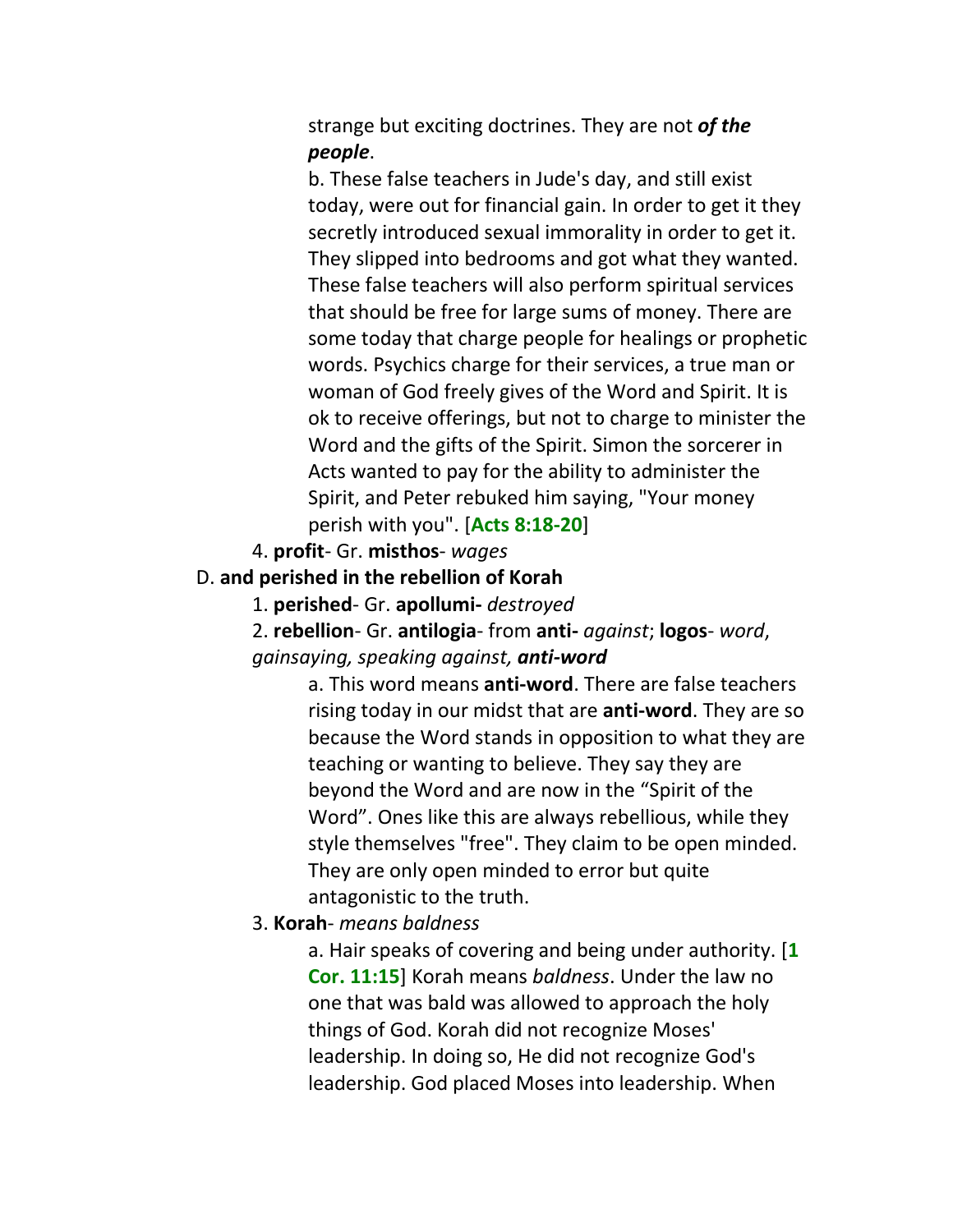Korah rejected that leadership, he rejected God's. Korah was bald spiritually. When we reject the authority of leaders God has placed over us, we reject God's authority and are bald spiritually speaking. [**Rom. 13:1- 2**]

b. False teachers today are rejecting the authority of the Scriptures. They are really rebelling against the authority of God who gave the Scriptures. They are like Korah who was bald. They set themselves up as final authority and teach what they want to teach.

c. Korah experienced destruction. The end of these false teachers Jude speaks of will be destruction. The past tense is used here to show that they are judged while the lived. [**John 3:36, 1 Tim 5:6**]

12. **These are spots in your love feasts, while they feast with you without fear, serving** *only* **themselves.** *They are* **clouds without water, carried about by the winds; late autumn trees without fruit, twice dead, pulled up by the roots;**

A. **These are spots in your love feasts,**

1. **spots**- Gr. **spilas**- *hidden rocks just under the water, hidden reefs that would sink ships*

> a. These false teachers advocated grace without faith or responsibility. They promised smooth sailing in life without the use of any sails or effort to give direction to the ship. The sail to our ship is faith. The effort we put in on the direction is prayer. Without faith from the Word of God and direction from God in prayer, then our faith will be ship-wrecked. Their teaching only produced shipwrecked lives!

2. **love feasts**- Gr. **agape**- The early church services had a shared meal connected to it. It was called "The Agape" It culminated in sharing the Lord's Table.

### B. **while they feast with you without fear,**

## 1. **feast**- Gr. **suneuocheo**- *to have a good time together* a. When we as Christian brothers and sisters are having a good time together our spiritual guard can be down.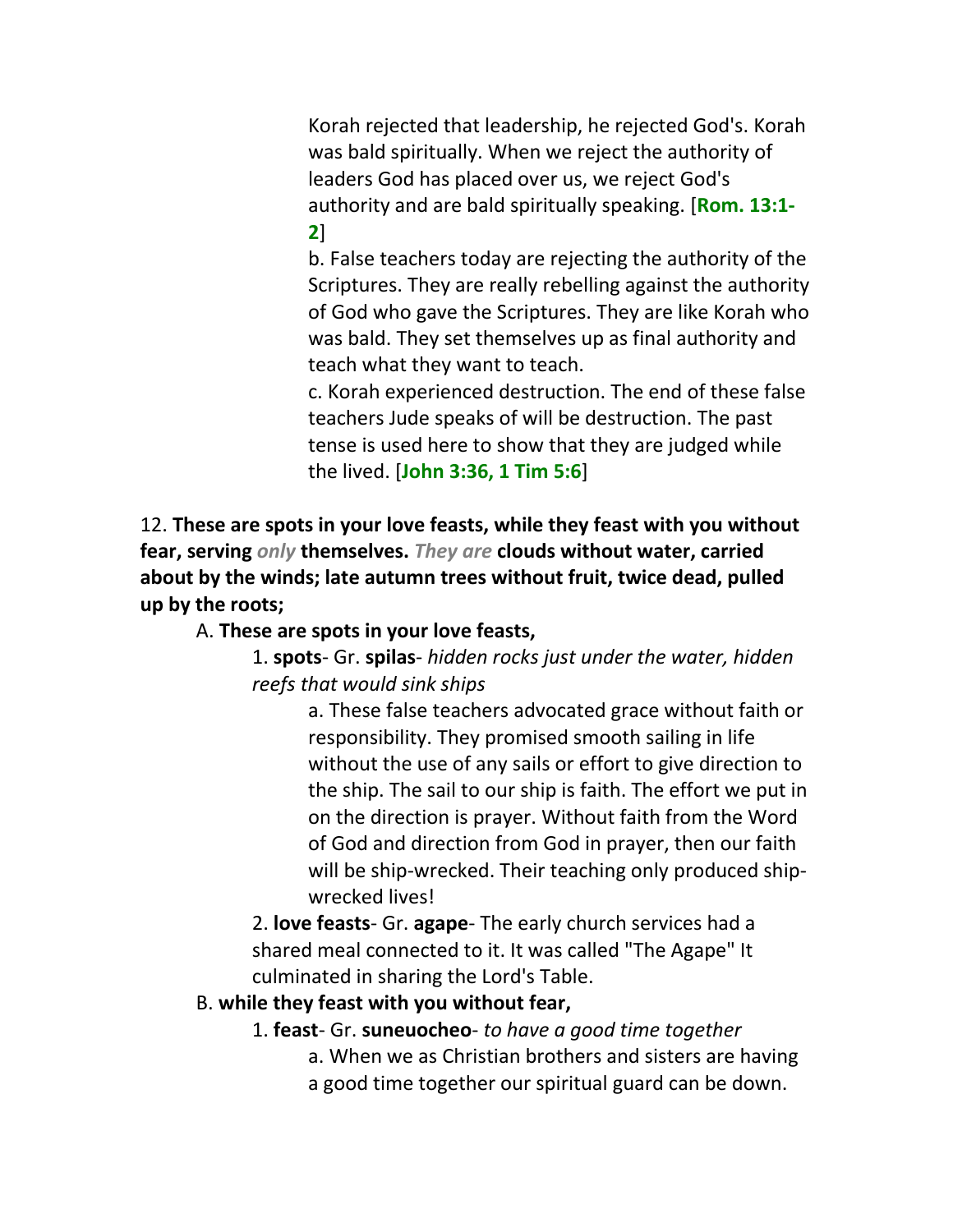The false teachers would sneak in and join in on the fun and then spread their poison deceitfully.

2. **without fear**- Gr. **aphobos**- *without reverence for God or things of God*

### C. **serving only themselves.**

1. **serving themselves**- Gr. **poimaino**- *to feed in a pasture; to partake of like a sheep*

> a. These false teachers come in as wolves in sheep's clothing. They were also goats. They fed right along with God's sheep. They always have a but that comes with them. They say they agree with the pastor's teaching **BUT**... They agree with the direction of the church **BUT**... The Bible is true **BUT**...

> b. These teachers were only out for themselves and what they could get for themselves. The same goes today. Watch out for selfish people who do all the talking and show no real interest in your life. This self seeking can also show up in strangers who ask really personal questions. They want to find your vulnerabilities and capitalize on them. They are showing interest for their personal motives.

### D. **They are clouds without water**

- 1. **clouds** Gr. **nephele**
- 2. **without water** Gr. **anudros**

a. They make great swelling promises but never deliver. [**Prov. 25:14**]

b. Their teachings seem so dainty and delicious, but end up being empty and unproductive. Any teaching that can't be lived out in the test tube of human experience is vain.

c. Sound doctrine falls as rain upon the earth and brings forth fruit. [**Is. 55:10-11**]

#### E. **carried about by winds;**

#### 1. **carried-** Gr. **periphero**- *to be carried around in circles*

a. These false teachers will make their rounds to find weak minded saints or those with a streak of rebellion.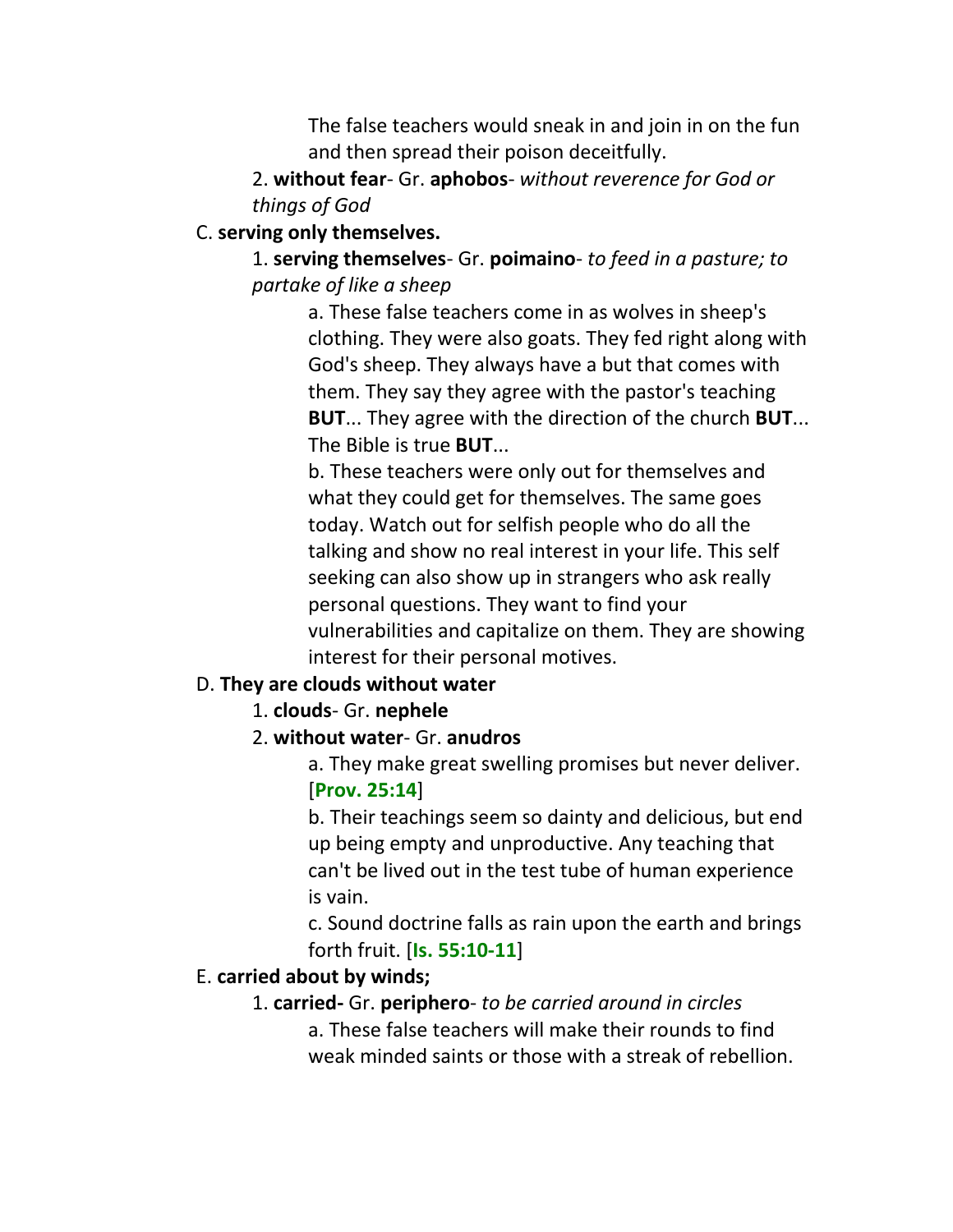b. False teaching finds its way around the body of Christ like the spinning of a Ferris wheel. You will see certain doctrines come slowly back around again in cycles but with different names. One of these today is Universalism. This false teaching as been cycling through Christianity since the early church.

2. **winds**- Gr. **anemos**- *a violent agitation and stream of air; a very strong tempestuous wind*

> a. There are "winds of doctrines" that blow through the body of Christ. [**Eph. 4:14**] Christians that are not submitted in a church to a pastor and are regularly assimilating sound doctrine into their hearts and lives will be blown around by these strong winds. b. These are strong winds. They sound so right. They seem to make sense. So many other people are on board with it. It is a strong wind that is easy to go with, if you do not know or stand for the truth!

#### F. **late autumn trees without fruit, twice dead**

1. **late autumn**- Gr. **phthinoporinos-** *autumn trees such as they are at the close of autumn, dry, leafless and without fruit*

a. You will know true ministers of God with a true message of God. They will bear the fruit of the Spirit and the fruit of wisdom. [**Gal. 5:22-23; James 3:17**] These false teachers lacked in every one of these, but they sure did sound good! They could really get the crowd to ooooh and aaawwh! Come on folks, we need to grow up and be Word testers and Fruit inspectors!!

#### 2. **twice dead**- Gr. **dis apothensko**

a. In the winter trees look dead. Some trees in winter are actually dead. They are twice dead! These false teachers had no fruit as a tree in winter, but the real fact is that they are spiritually dead. They are unbelievers.

#### G. **pulled up by the roots**

#### 1. **pulled up by the roots**- Gr. **ekrizoo**- *to uproot*

a. There are trees in winter that are actually dead, but it is another thing to totally tear them out of the ground. It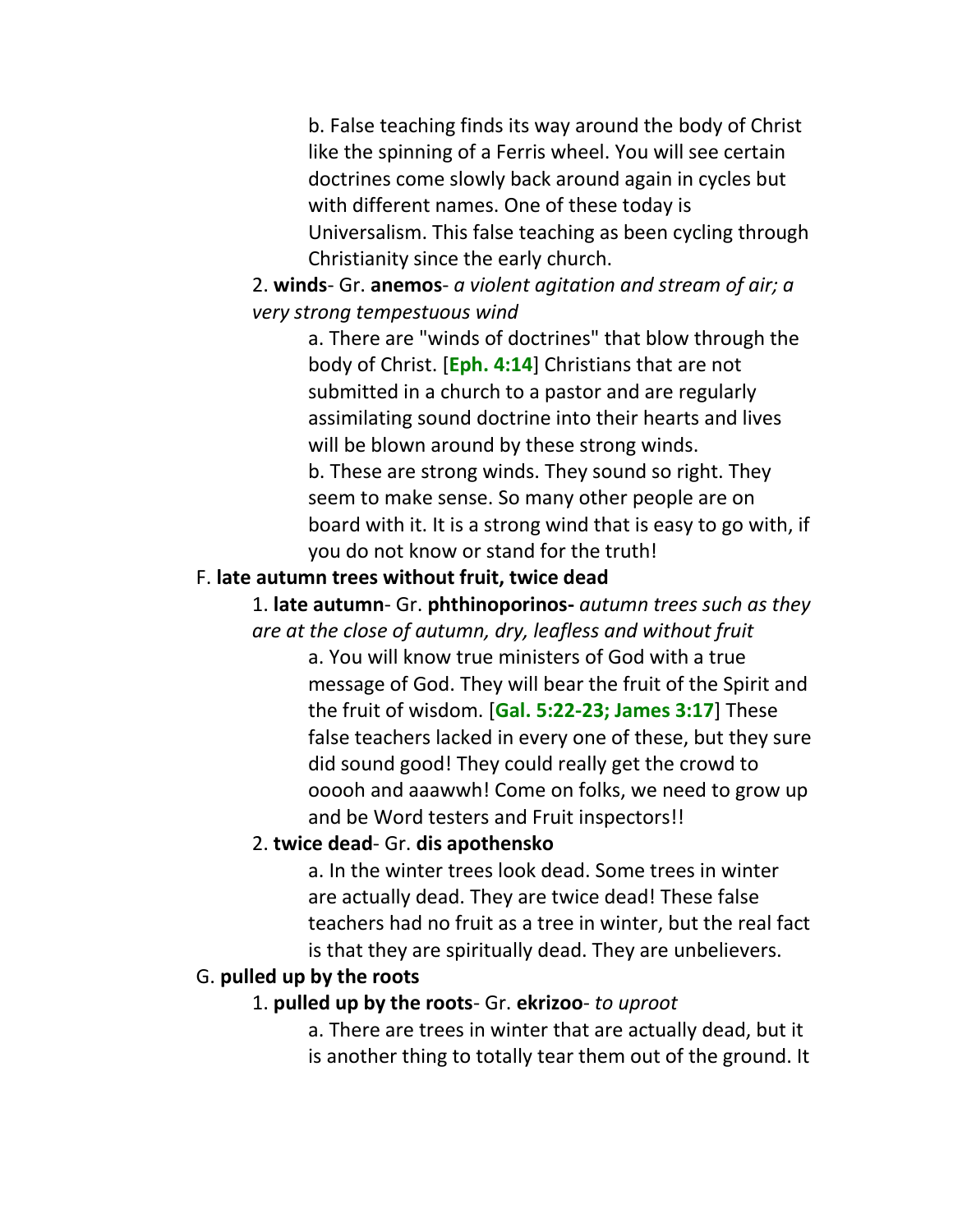does not take too much discernment to realize this kind of tree is a goner and will produce nothing for you!! b. Why can't we have this much discernment about false teachers who reject the Word of God and authority. They do not have the fruit of the Spirit nor Wisdom. They are as obvious as an uprooted dead tree in winter. There is nothing good coming from them! However, they are only obvious to those who have their heart submitted to God and are grounded in the Word of Godall of the Word of God!

## 13. **raging waves of the sea, foaming up their own shame; wandering stars for whom is reserved the blackness of darkness forever.**

## A. **raging waves of the sea,**

1. **raging waves**- Gr. **agrios kuma**- *angry waves*

a. Most false teachers are angry. They have axes to grind and angrily mock or twist the truths of the Word of God.

2. **sea**- Gr. **thalassa**

### B. **foaming up their own shame;**

### 1. **foaming up**- Gr. **epaphrizo**

a. [**Isa. 57:20**] - All these false teacher leave behind is the foam of their shame. All of their fine sounding and intricate teaching is nothing but foam. They have great swelling words of vanity but they just leave dirty foam. [**2 Pet. 2:18**]

2. **shame**- Gr. **aischune**- *From the Greek goddess Aischune. She was beautiful but was cursed in that when she looked at her reflection in a mirror she appeared hideous.*

a. One of the roots and fruits of false teaching is shame. C. **wandering stars for whom is reserved the blackness of darkness forever**

1. **wandering stars-** Gr. **planetes aster-** *planet stars*. Early astronomers thought that the planets were stars that wandered through the sky. They did not keep a regular or disciplined position.

a. The book of Enoch referred to the rebellious angels as wandering stars.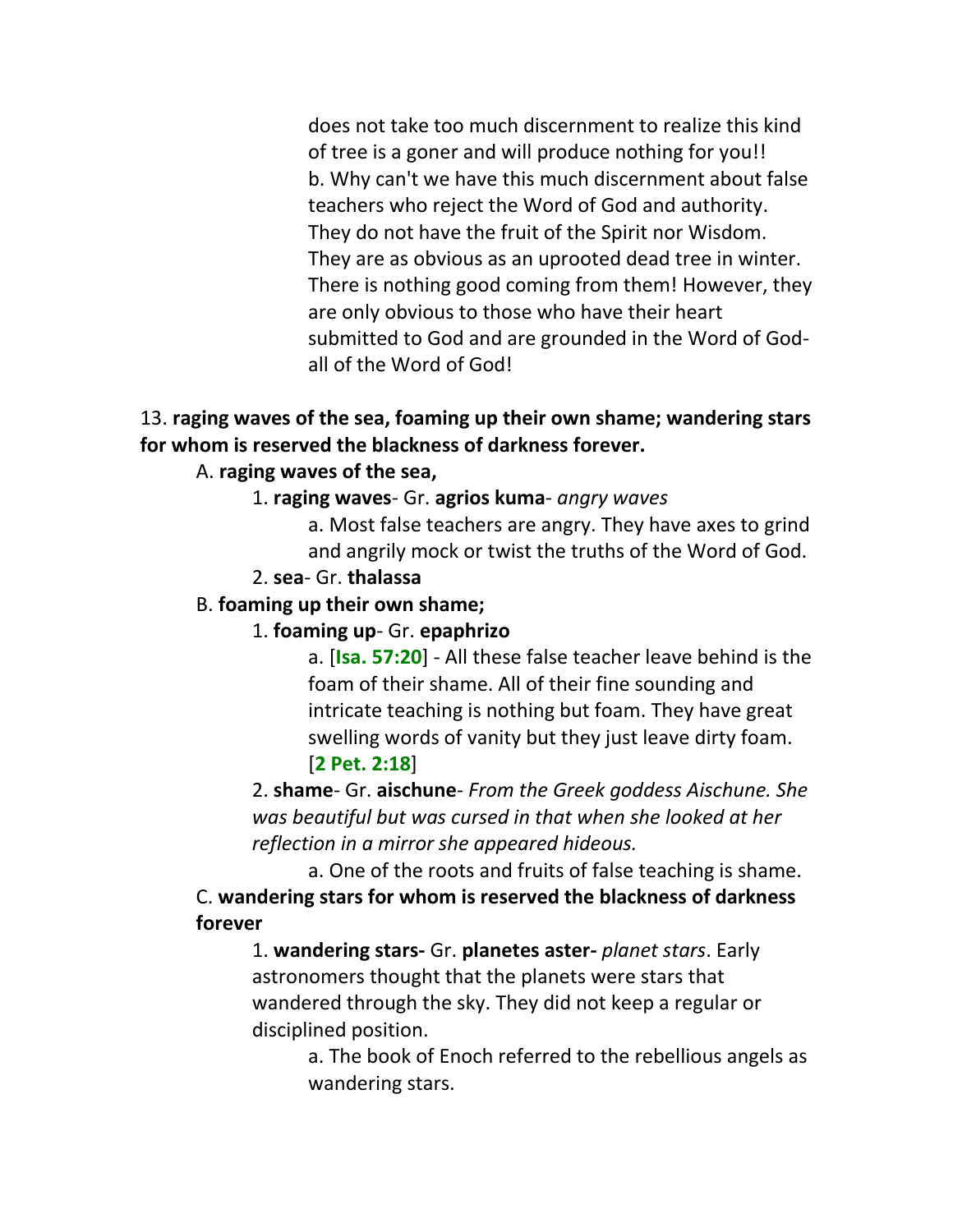b. False teachers do not stick around anywhere for very long. Before you put a charismatic newcomer to your congregation into leadership check up on their history and references. If they can't give you any or if they are all dead ends, avoid putting them in any leadership. Usually when you ask about their history or references they will get angry, and play the "you don't trust me brother?" or "where is your love and trust brother?" cards.

- 2. **reserved** Gr. **tereo** *to keep or guard*
- 3. **blackness of darkness-** Gr. **zophos skotos**

4. **forever**- No matter what Unversalists say today, there is an eternal punishment for unbelievers.

# 14. **Now Enoch, the seventh from Adam, prophesied about these men also, saying, "Behold, the Lord comes with ten thousands of His saints,**

### A. **Now Enoch,**

### 1. **Enoch**- *means dedicated and disciplined*

a. The meaning of the name Enoch is opposite to these false teachers, which were rebellious and undisciplined. b. We need more Enoch's in the day we live. Enoch walked with God. Did you know it takes dedication and discipline to walk with God? It takes dedication and discipline to walk in with God. [**Amos 3:3**] says how can two walk together unless they be agreed? How do we come into agreement with God? It is spending daily time in His Word and in prayer. These are disciplines.

### B. **the seventh from Adam**

1. Adam- *means earthy, red*

### C. **prophesied about these men also,**

1. **prophesied**- Gr. **propheteuo**- *to fore tell*

a. We see the great patience of God in that Enoch way back then prophesied about false teachers that are now among us in the church.

D. **saying, Behold, the Lord comes with ten thousands of His saints** 1. **saints**- Gr. **hagios**- *holy ones*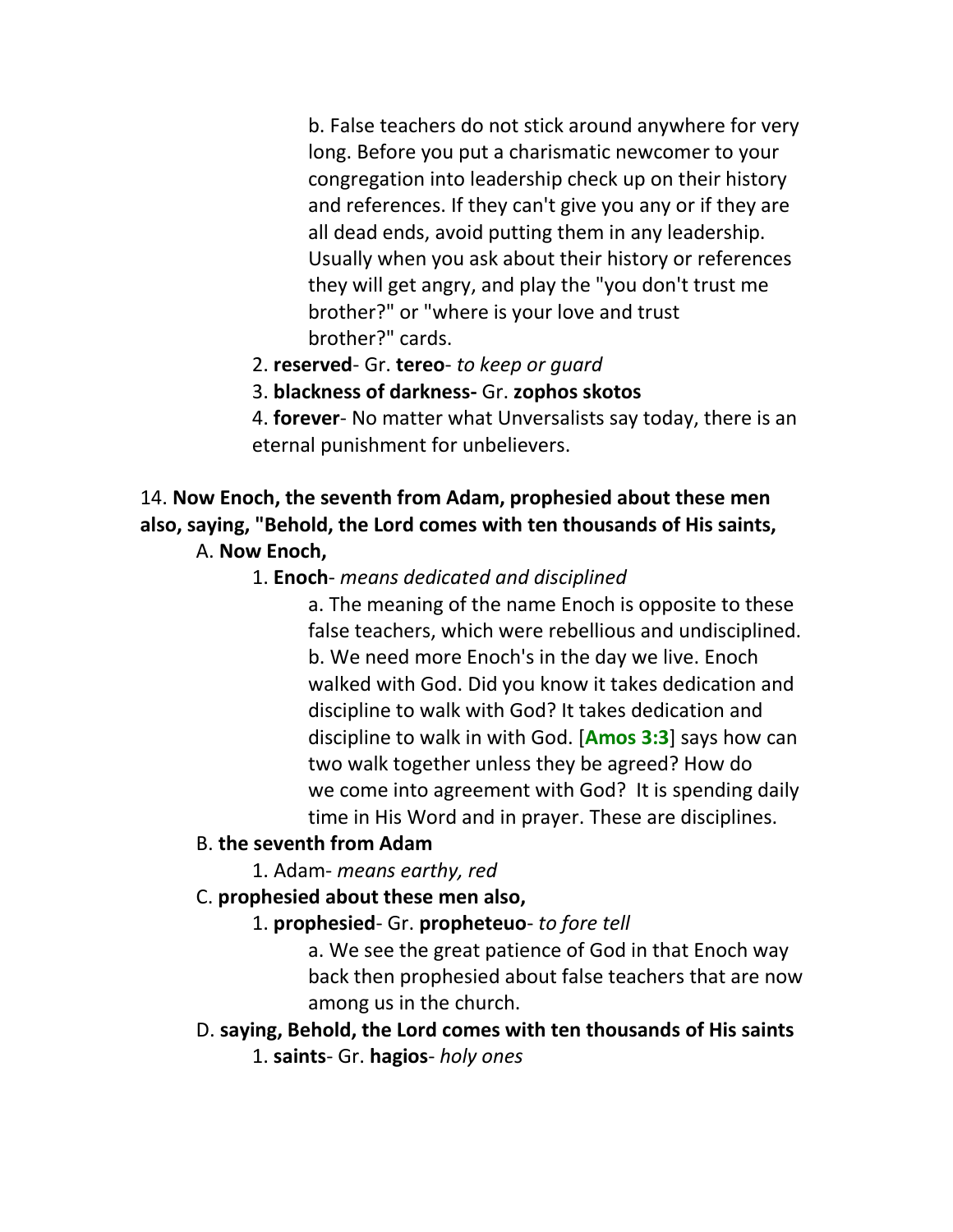a. This can either refer to believers or angels. There is scriptural support for both being with the Lord when He appears at His Second Advent. [**Matt. 25:31, 1 Thess. 4:14**]

15. **to execute judgment on all, to convict all who are ungodly among them of all their ungodly deeds which they have committed in an ungodly way, and of all the harsh things which ungodly sinners have spoken against Him."**

### A. **to execute judgment on all**

1. **execute judgment**- Gr. **poieo krisis**- *do or make judgment* 2. **all**- God judgment includes **EVERYONE**. Either you will be judged at the cross with Jesus, or stand judgment in and by yourself. We all also will have our works judged. Each person is judged personally and their works get judged. If we believe in Jesus, we are personally judged in Christ on the cross. If not, then judgment will take place at the Great White Throne Judgment after the Millennium. Believer's works will be judged at the Judgment Seat of Christ. The unbeliever's works will be judged at the Great White Throne.

> a. The false teachers taught there would be no judgment at all for them personally or their works.

b. The word **all** is used three times in this verse. It is emphasized for a purpose. No one gets out of the process of evaluation from the Lord. The quality of our lives will be judged by the Lord.

# B. **to convict all who are ungodly among them of all their ungodly deeds which they have committed in an ungodly way,**

1. **convict**- Gr. **exelegcho**- *to prove to be in the wrong, convict* a. The false teachers had rejected the Word of God. It says that all scripture is profitable. [**2 Tim. 3:16**] One of the things it is profitable for is **reproof**. It is the same Greek word we see here translated **conviction**. When we reject the Word of God we will be left without conviction or reproof.

b. We believers need to stay in the Word in order for the work of the Holy Spirit to correct us properly. There is a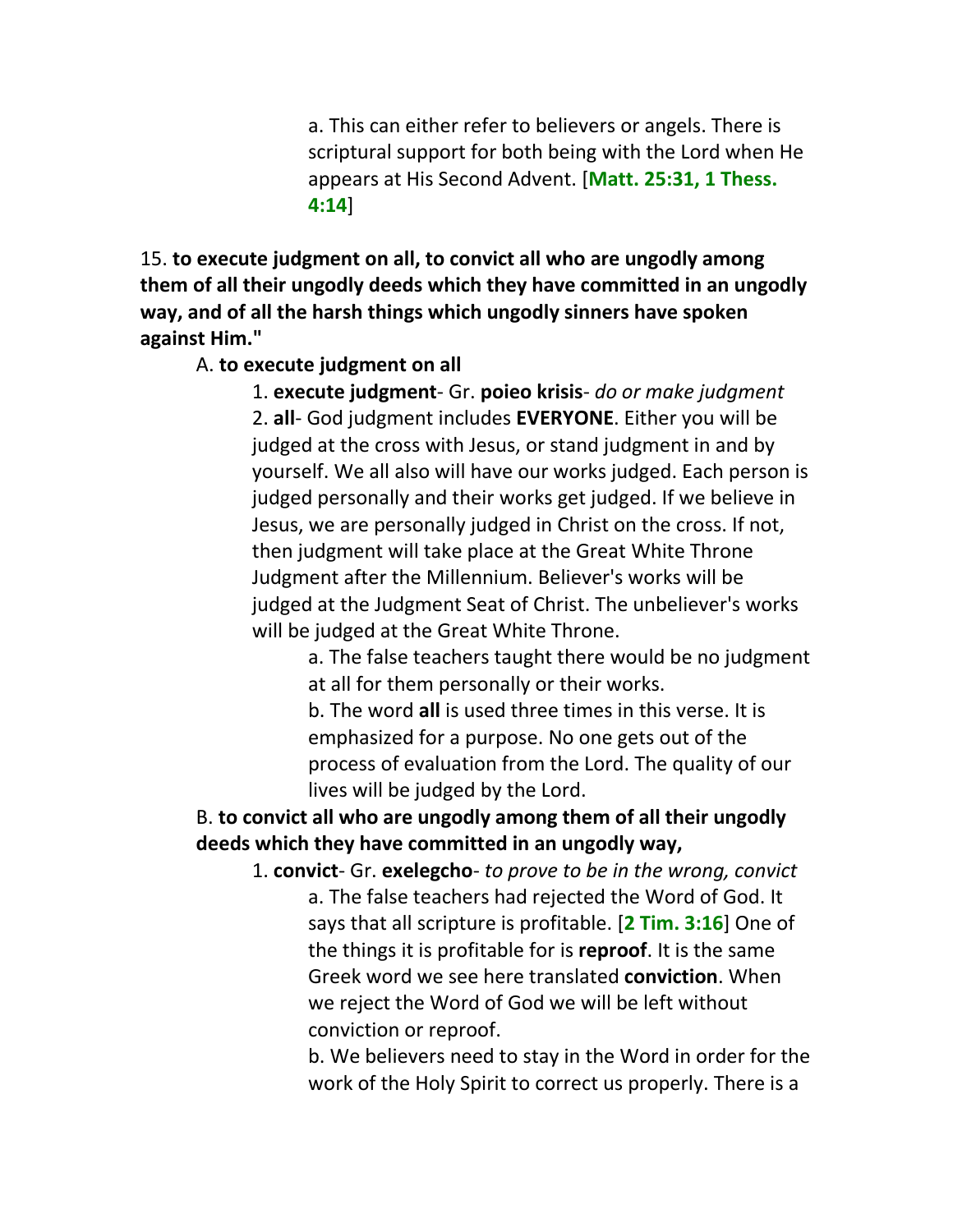work of conviction that the Word and Spirit does to lead us to righteous living. The Word and Spirit will not convict us of being sinners, but of our actions not lining up with our righteous nature in Christ.

2. **all**- All who live sinful will be proven to be in the wrong. We can allow the Lord to show us where our performance is wrong by spending time in the Word of God daily. If we do not acknowledge where we are wrong, we cannot get it right! 3. **ungodly**- Gr. **asebia**- *irreverent*

a. We need more reverence for God in the generation we live in. Often times we are too informal with God and lose the reverential awe we need to have of God. b. The word ungodly occurs four times in this verse! False teachers who reject the authority of the Word of God are characterized by being ungodly- irreverent of God.

4. **committed**- Gr. **asebeo**- *to act irreverently* C. **and of all the harsh things which ungodly sinners have spoken against Him.**

- 1. **harsh things** Gr. **skleros** *hard, harsh, rough, stiff* a. When we speak things contrary to the Word of God, He sees and hears our words as hard, harsh, rough, and stiff against Him.
- 2. **sinners- harmartolos** *one who misses the mark*
- 3. **spoken against** Gr. **laleo kata**

16. **These are grumblers, complainers, walking according to their own lusts; and they mouth great swelling** *words,* **flattering people to gain advantage.**

A. **These are grumblers, complainers, walking according to their own lusts;**

1. **grumblers-** Gr. **goggustes**- *one who discontentedly complains againt God.*

2. **complainers**- Gr. mempsimoiros- *complaining of one's lot, querulous, discontented*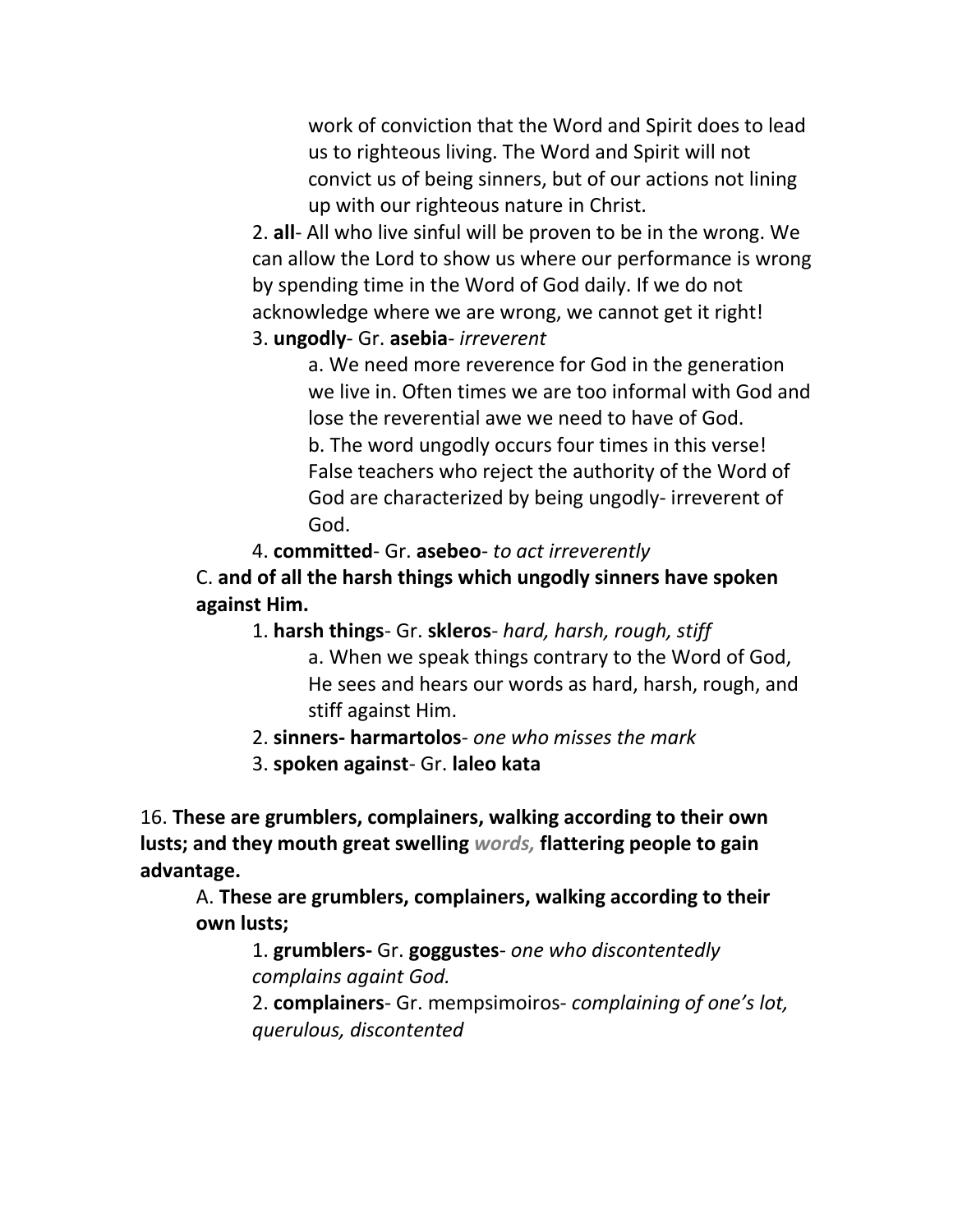3. **walking**- Gr. poreuomai**to**- *pursue the journey on which one has entered, to continue on one's journey; to follow one, that is: become his adherent*

a. These false teachers have followed the flesh closely and became its disciples.

4. **lusts**- Gr. **epithumia**- *strong desires and passions*

a. The most dangerous person is a person who proclaims themself very spiritual, but instead are fleshly. They are deceived and will try to deceive others.

## B. **and they mouth great swelling words,**

1. **mouth**- Gr. **stoma**

2. **swelling words**- Gr. huperogkos- *overswollenmetaphorically immoderate, extravagant*

## C. **flattering people to gain advantage**

1. **flattering**- Gr. **prosopon thaumazo**- *to admire or be in awe of the face[or person]*

> a. As a leader you must beware those who come up to you in awe and say how wonderful you are and how blown away they are of you. Many times they are not genuine. If they are genuine they are very immature and given to emotion. These can and often will turn on you quickly. The ones that are the most exuberant of you often leave the fastest.

2. **gain advantage**- Gr. **charin opheleia**- *in favor of or for the purpose of advantage or profit*

a. Flattery is always for the purpose of getting something from you. Being complimentary is for the purpose of putting something in you. Usually over the top praise is flattery.

b. Our flesh loves compliments or flattery. It does not care if it is sincere or not. It just likes praise. We must guard our heart against the praise and flattery of men. Our praise comes from God and is based upon our faithfulness to do what He told us to do, not on the effect it has on men and women.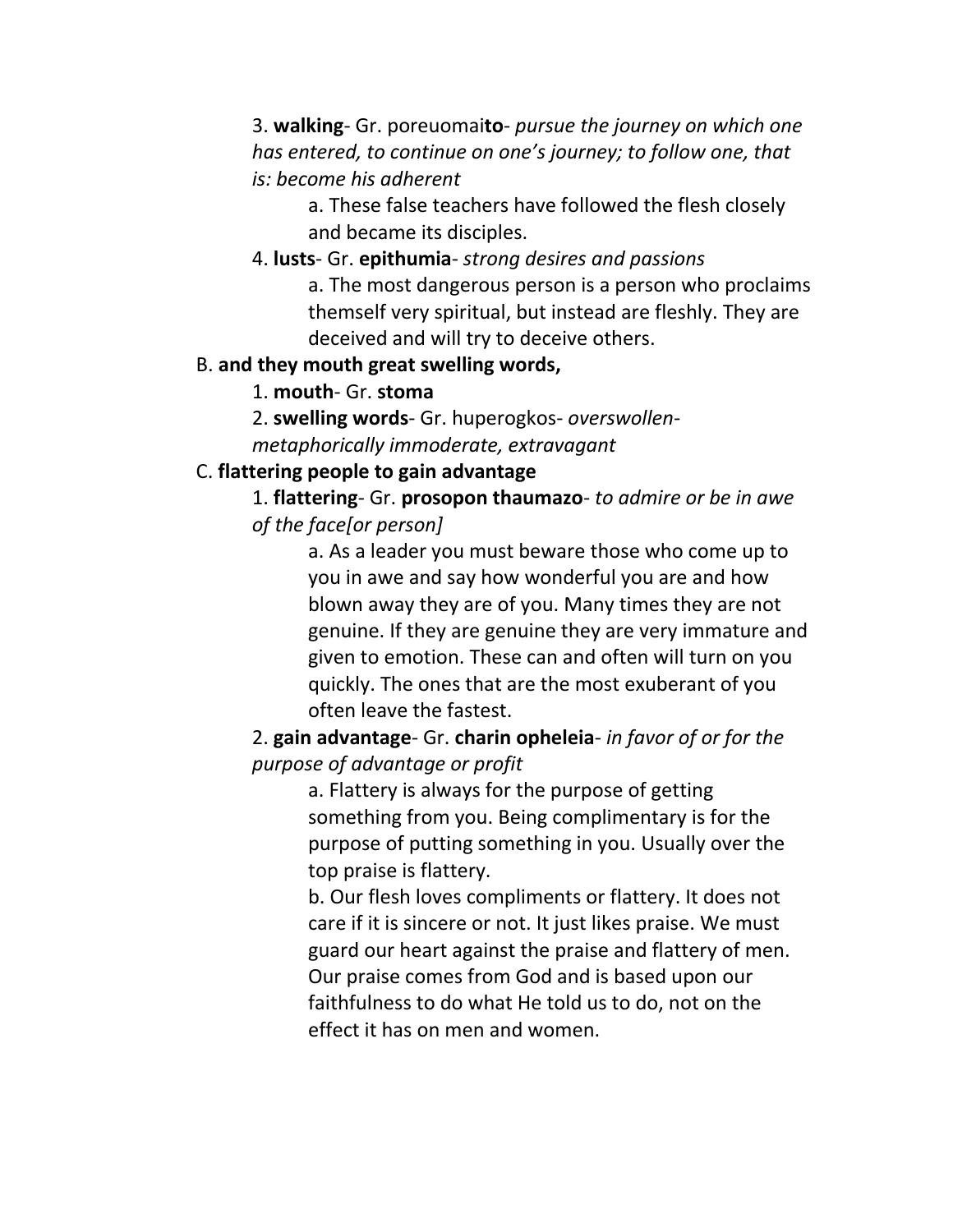## 17. **But you, beloved, remember the words which were spoken before by the apostles of our Lord Jesus Christ:**

## A. **But you, beloved-** Gr. **agapetos**

1. When you see a word describing a Christian such as **beloved**, take that personally. Relish it in your heart. Dare to confess and believe it. It is the soil and strength of your life! You need to **BE LOVED**.

## B. **remember the words which were spoken before by the apostles of our Lord Jesus Christ**

## 1. **remember**

a. One of the chief advantages of daily study of the Word of God is being put in remembrance. We all allow truth to slip if we are not current in the Word of God.

2. **words**- Gr. **rhema-** *that which is or has been uttered by the living voice, thing spoken, word*

> a. This is New Testament revelation. The false teachers had put away or shunned the Word of God. What will keep us from being deceived is to always be put in remembrance to NT revelation by our daily time in the Word of God.

> b. We need to remember all the rhema words we have heard from the Holy Spirit and live by them.

3. **apostles**- Gr. **apostolos**- *sent ones with a message and authority*

> a. The church was built on the foundation of the apostles and prophets. Foundation apostles are those used to write the New Testament. [**Eph. 2:20**]

# 18. **how they told you that there would be mockers in the last time who would walk according to their own ungodly lusts.**

A. **mockers**- Gr. **empaiktes**- *scoffer*

1. Peter and Jude spoke of the same category of false teachers. Peter said there would be mockers arise that would refute the return of the Lord. These gnostic antinomians taught that God did not have any contact with the evil fallen world. They said that God would not come to bring change or lift a curse off the earth. The false teachers taught that matter was eternal and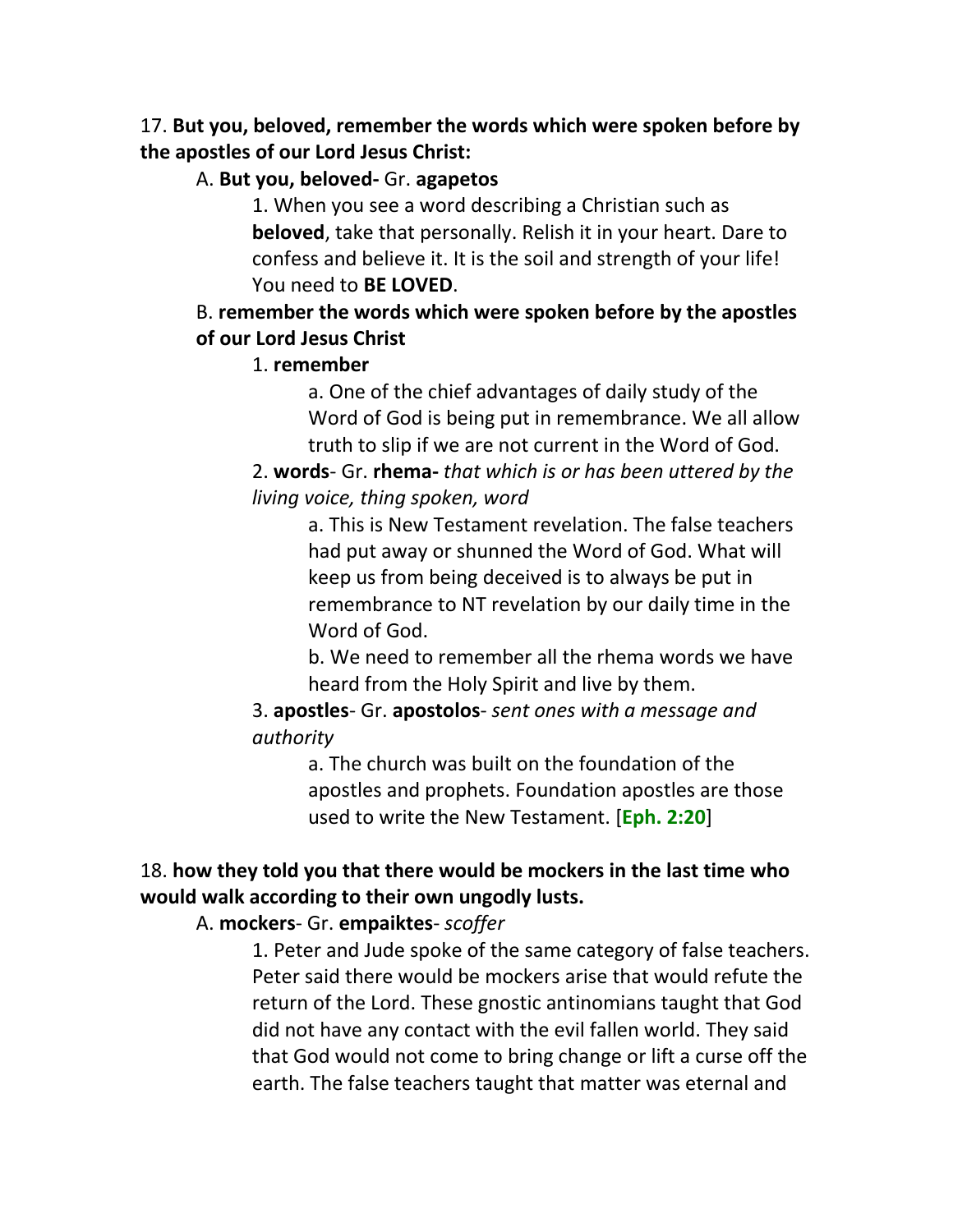evil. Scripture teaches that the curse on the earth will be lifted at the coming of the Lord. [**Rom. 8:20-21**]

#### B. **last time**- Gr. **eschatos chronos**

1. We have been in the last times since the beginning of the church age. [**Acts 2:17**]

#### C. **ungodly-** Gr. **asebeia**- *irreverent*

#### D. **lusts**- Gr. **epithumia**

1. The lusts of the flesh ultimately come from and lead to irreverence for God.

2. We are freed from these irreverent lusts by partaking of the divine nature by the precious promises of the Word of God. [**2 Peter 1:4**]

### 19. **These are sensual persons, who cause divisions, not having the Spirit.**

A. **sensual persons**- Gr. **psuchikos**- *soulish- governed by emotions and self will*

B. **cause divisions**- Gr. **apodiorizo**- *to disjoin, part, separate from another*

1. Church splits are caused by soulish and fleshly Christians. You cannot be spiritual and cause a church split!

### C. **not having the Spirit**

1. These false teachers do not have the Spirit. [**Romans 8:9**] states that you do not belong to Christ if you do not His Spirit. These were unbelievers.

## 20. **But you, beloved, building yourselves up on your most holy faith, praying in the Holy Spirit,**

## A. **but you, beloved**

1. **but you, beloved**- *you beloved believers*. The false teachers did not have the Spirit, but all Christians do have the Spirit. We should also be baptized in the Spirit and pray in tongues.

2. This is the third time Jude calls Christians beloved. This is one of the most important revelations we can ever receive as a child of God.

### B. **building up yourselves**

1. **build up**- Gr. **epoikodomeo**- *to build up an edifice*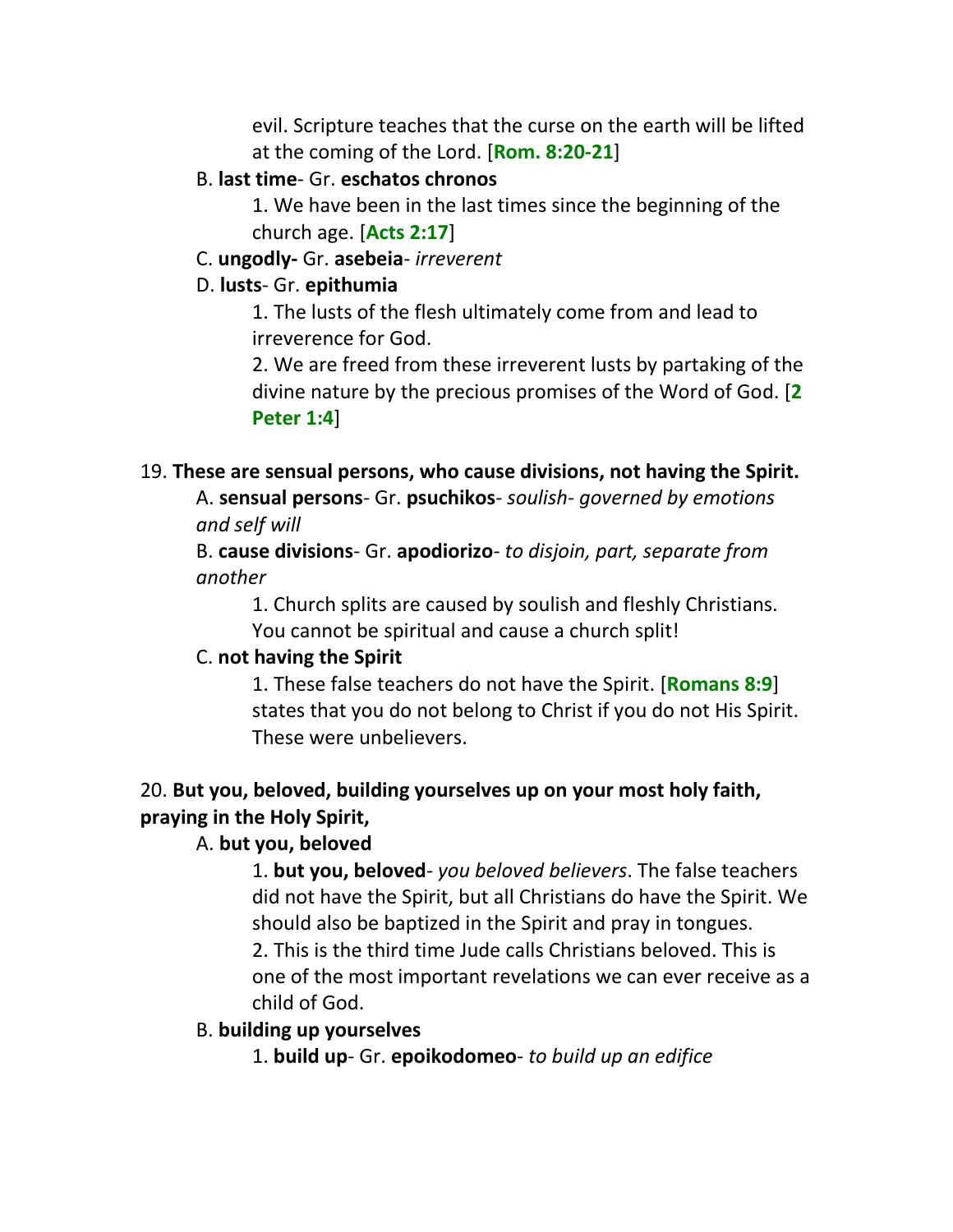a. By praying in the Spirit and renewing your mind with God's Word we can be lifted out of control of the flesh and soul and be spiritual.

## C. **most holy faith**

## 1. **most holy**- Gr. **hagiotate**

a. In the Old Testament temple the most holy place contained the Ark of the Covenant. This Ark represents Christ and His finished work. As holy as Christ and His finished work is to God, so is our faith. Both are seen as "most holy". To take away from the necessity of the finished work of Christ, or for our faith then we desecrate the most holy things of God!

2. **faith**- Gr. **pistis-** *firm reliance upon or conviction; firm persuasion based upon what is heard*

## D. **praying**- Gr. **proseuchomai**

## E. **in the Holy Spirit**

1. This is praying in tongues and by the unction of the Holy Spirit - [**1 Cor. 14:14-15, Eph. 6:18**]

2. By continuing in the Word of God and praying in the Holy Spirit we will be kept from the deception of false teaching.

## 21. **keep yourselves in the love of God, looking for the mercy of our Lord Jesus Christ unto eternal life.**

## A. **Keep yourselves in the love of God,**

1. **Keep yourselves**- Gr. **tereo**- *pres. tense- keeping, guarding* a. It is up to us to keep ourselves in the love of God. We do that by renewing our mind with the Word and praying in the Spirit.

b. Keeping ourselves in the love of God means we keep His commandments, which is to believe upon Christ and to love one another. [**1 John 3:21-22, John 15:10**] c. The false teachers did not have God's Spirit so they did not have His love in them, which is shed abroad in the heart only by the Holy Spirit. [**Rom. 5:5**]

2. **love of God**- The love of God is a true test of sound doctrine. False teaching always is void of the love for God and for others. It always springs from and leads to selfishness.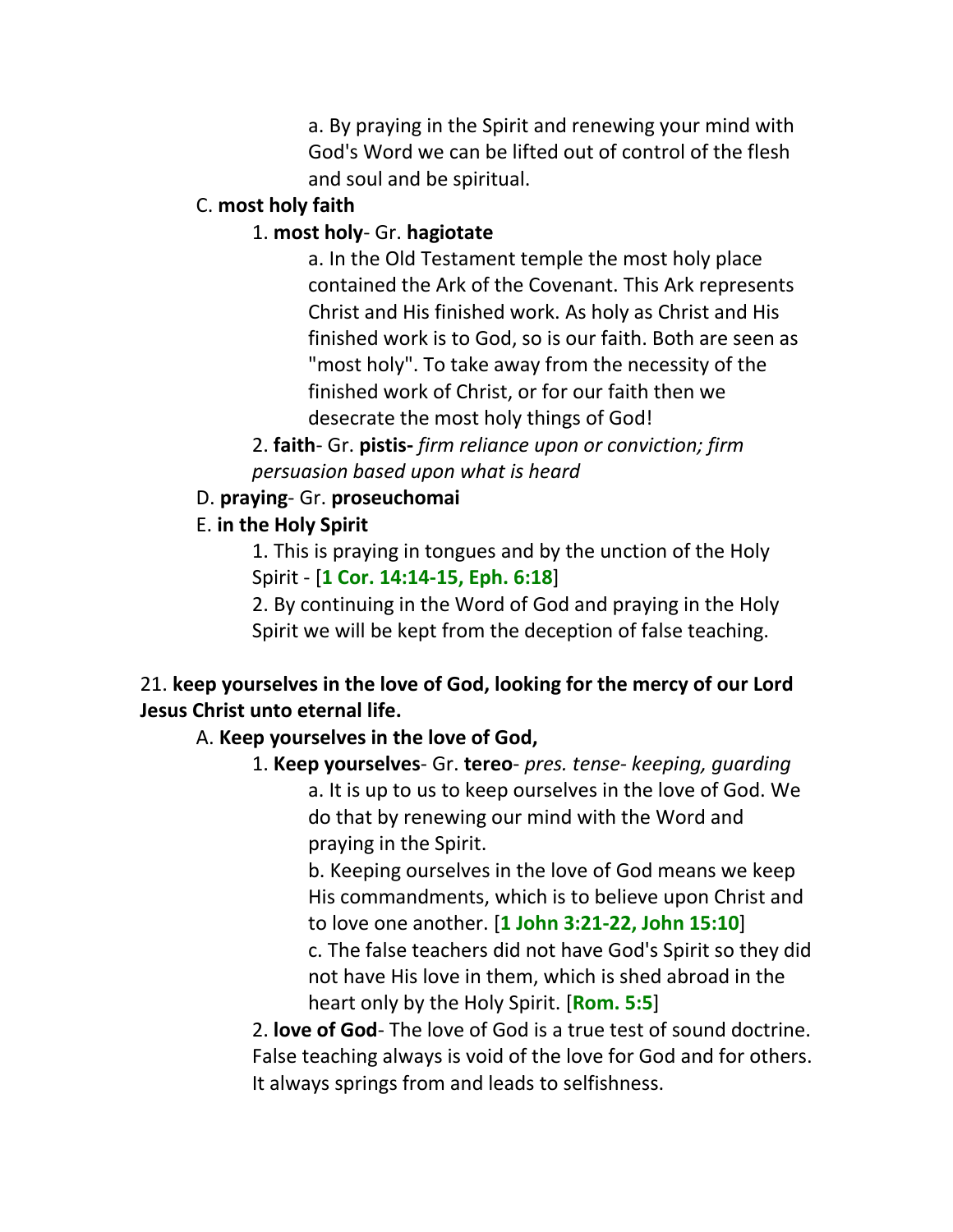### B. **looking for the mercy of our Lord Jesus Christ unto eternal life.**

1. **looking**- Gr. **prosdechomai**- *pres. tense- to be welcoming and accepting to yourselves; to expect the fulfillment of promises*

> a. We are to keep ourselves and at the same time be expecting the mercy of Jesus. We all need mercy for our failings. When we feel we need no mercy, then we are on most dangerous ground. When we realize our need for and expect the mercy of God then we are operating on our most holy faith.

### 2. **mercy**- Gr. **eleos**

a. The mercy spoken of here is the return of Christ, which the false teachers denied.

### 3. **unto eternal life**

a. At the return of Christ our salvation will be completespirit, soul, and body. The false teacher denied the resurrection or that our bodies would be saved. That is why they taught it did not matter what you did in and with your body.

### 22. **And on some have compassion, making a distinction;**

### A. **And on some have compassion**

### 1. **compassion**- Gr. **eleeo**- *to have mercy upon*

a. The ones you have mercy on are those who realize their need for mercy! Those who do not acknowledge their sins or need for mercy need a more firm and direct approach to wake them out of delusion.

#### B. **making a distinction**

1. **distinction**- Gr. **diakrino**- *to separate, make a distinction, discriminate, give judgment, to make a distinction.*

> a. We need to make a distinction with people we are ministering to. Those who do not see or acknowledge their sin and need for mercy we must minister differently to than those who do.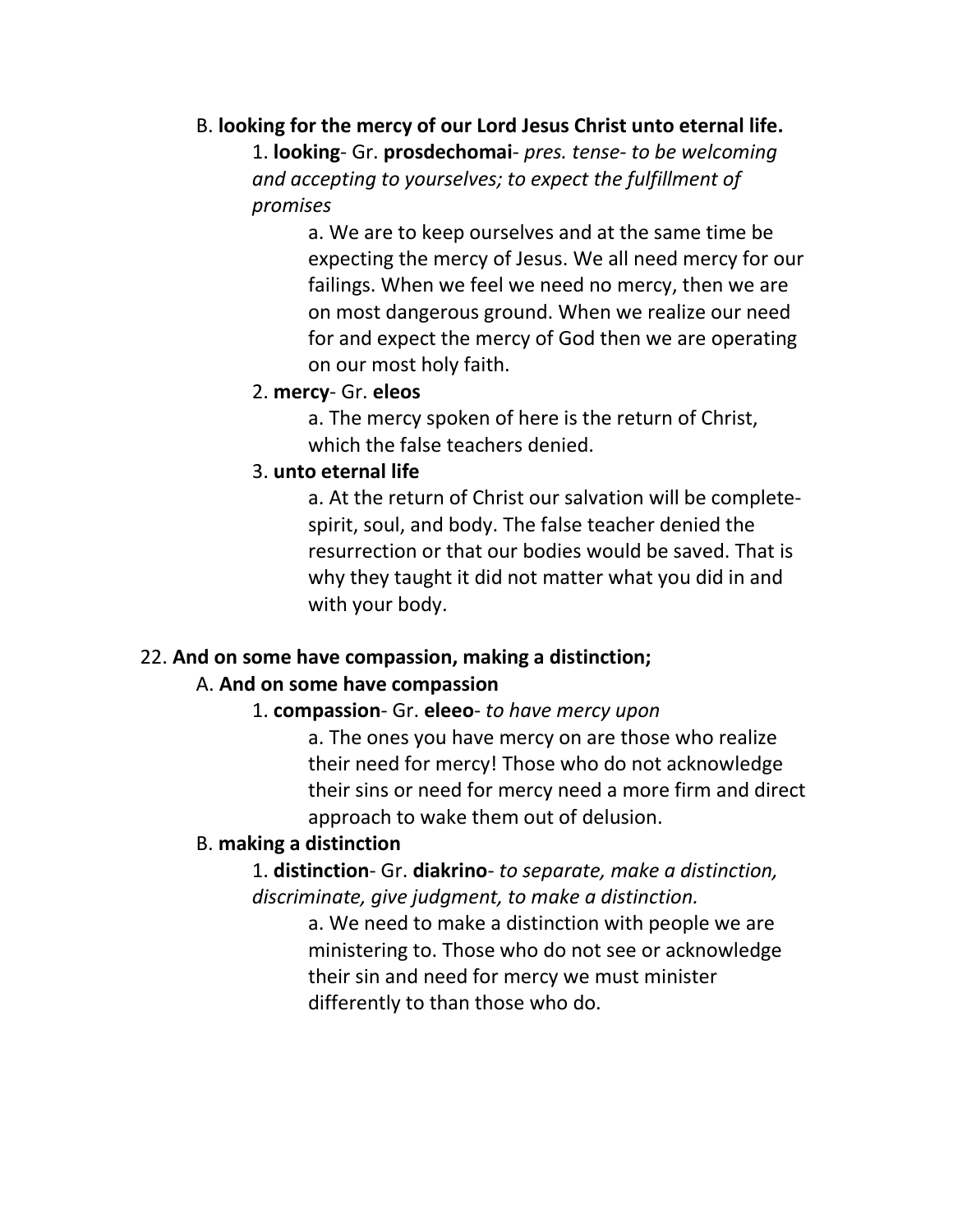## 23. **but others save with fear, pulling** *them* **out of the fire, hating even the garment defiled by the flesh.**

A. **but other save with fear**

- 1. **save** Gr. **sozo** *to deliver*
- 2. **with fear** Gr. **en phobos** *in fear*

a. Some grace teachers today, who are really universalists, teach that everyone is already saved, and hell no longer exists. I guess poor ol' Jude did not get the memo on that!

b. People still need saving and delivering from the fire today. There is a hell to be shunned and a heaven to be gained. Our commission is still to go into the entire world and preach the gospel. Those who believe and are baptized will be saved, and those who do not are damned. [**Mark 16:16**]

## B. **pulling them out of the fire,**

1. **pulling them out**- Gr. **harpazo**- *to seize, carry off by force to seize on, claim for one's self eagerly to snatch out or away*

> a. This is a forceful word! It is the Greek word used for Christians being caught up to meet the Lord in the air. [**1 Thess. 4:17**]

b. Humanity is being drawn towards the flames of hell. We are to snatch them up and out of it!

## 2. **fire**- Gr. **pur**

a. This is the fire of hell. False teachers will say that by the finished work of Christ that hell has been abolished. It is very interesting that the person who spoke about hell most by far is Jesus! He spoke of hell has a place of eternal flames and fire.

## C. **hating even the garment defiled by the flesh**

## 1. **hating**- Gr. **miseo-** *detest*

a. If we say we love God but do not hate sin, then we are deceived.

## 2. **garment**- Gr. **chiton**- *tunic*

a. This is an illusion to the Old Testament levitical laws in which you were to burn the clothes of a leper. [**Lev. 13:47-52**]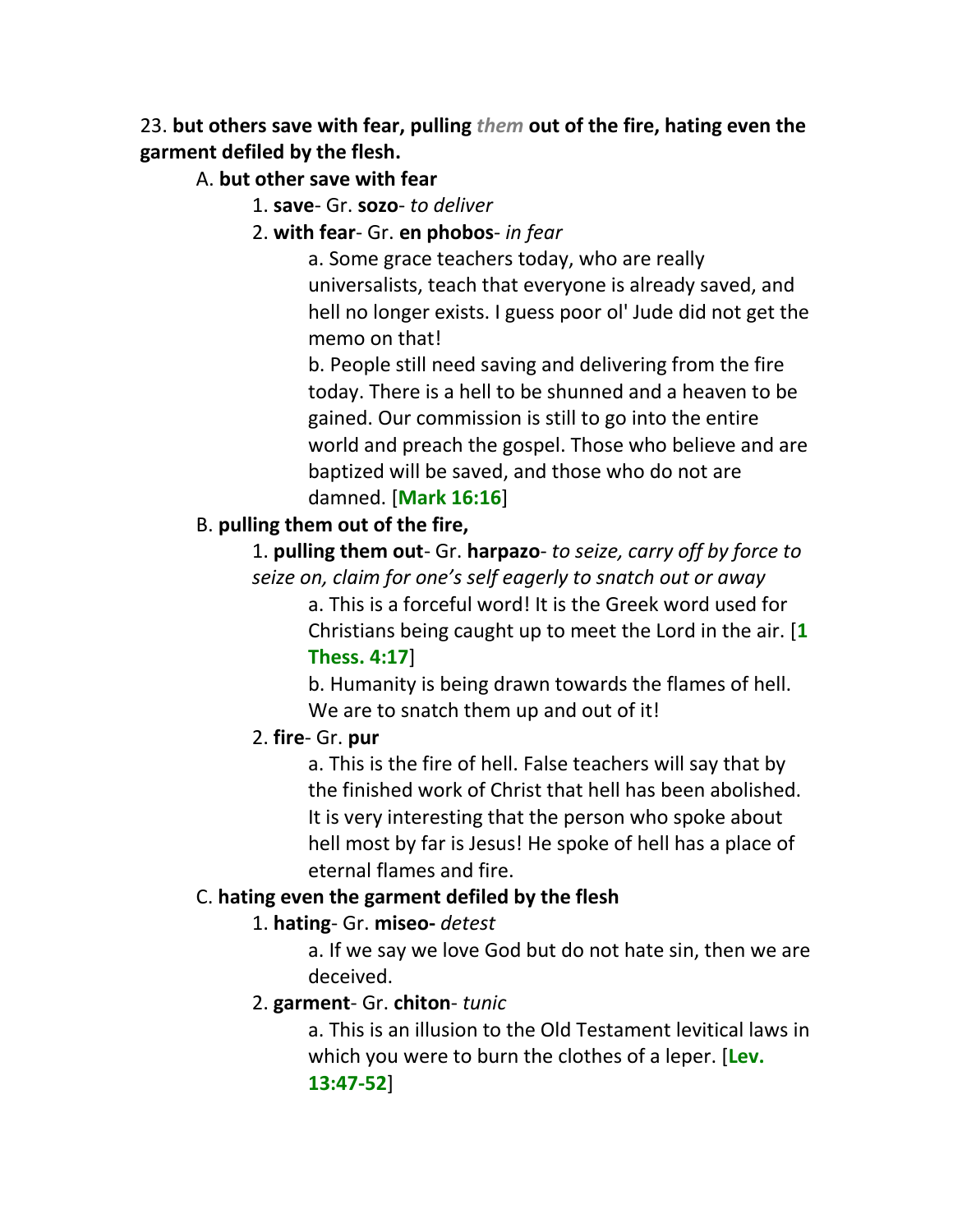b. clothing in the NT speaks of a persons actions. In saving those in sin, we must make sure we hate the sin but love the sinner. Sometimes in trying to save a sinner, an ignorant Christian will try to dabble in their activity to relate to them. This is a serious error. Instead of you rubbing off on them, their sin will rub off on you.

- 3. **defiled** Gr. **spiloo** *to be spotted and defiled*
- 4. **the flesh** Gr. **Sarx**

## 24. **Now to Him who is able to keep you from stumbling, And to present**  *you* **faultless Before the presence of His glory with exceeding joy,** A. **Now to Him who is able to keep you from stumbling,**

1. **keep**- Gr. **phulasso**- *to guard to keep from being snatched away, preserve safe and unimpaired; guard as with a garrison of soldiers.*

a. God will guard us from stumbling contingent upon us keeping ourselves in the love of God by renewing our mind to the Word and prayer.

2. **stumbling-** Gr. **aptaistos**- *not stumbling, standing firm, exempt from falling; used of a sure footed horse.*

a. This is to stumble and fall away from Christ. B. **And to present you faultless before the presence of His glory with exceeding joy**

1. **present you**- Gr. **histemi**- *to stand*

2. **faultless**- Gr. **amomos**- *from the Greek God Momus who was the ultimate faultfinder. Even Momus himself could not find fault with us in Christ!*

a. We are faultless through the blood and finished work of Christ, not our own performance. Our performance will always be with fault. Christ's righteousness has no fault. We have been made the righteousness of God in Christ. When God's penetrating gaze is upon us, He only sees His own righteousness in Christ.

3. **presence**- Gr. **katenopion**- *right down in His penetrating sight or gaze*

4. **exceeding joy**- Gr. **agalliasis**- *exultation, extreme joy, gladness exultation; used of the joy Jesus is anointed with.*